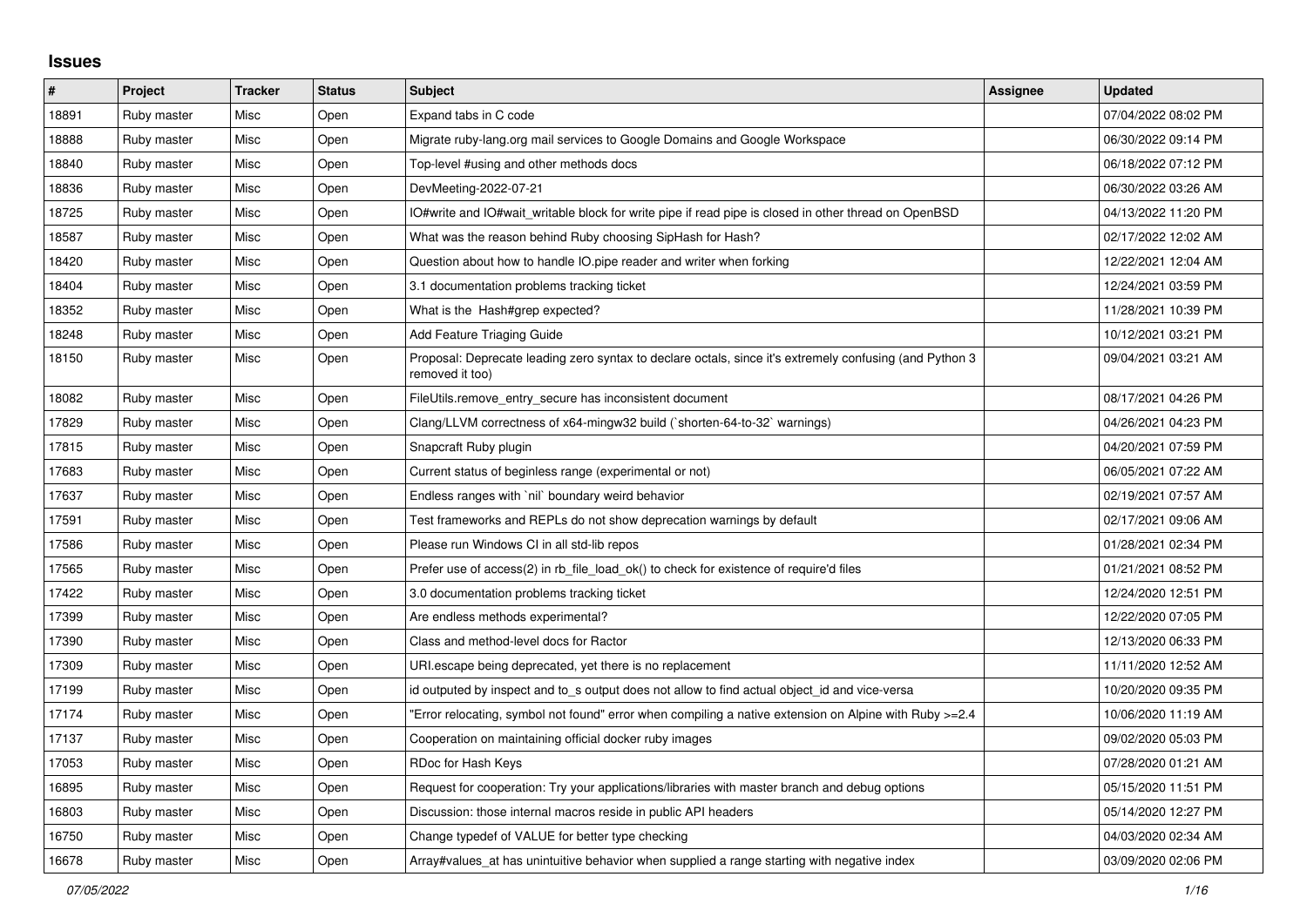| $\vert$ # | <b>Project</b> | <b>Tracker</b> | <b>Status</b> | Subject                                                                                                                             | <b>Assignee</b> | <b>Updated</b>      |
|-----------|----------------|----------------|---------------|-------------------------------------------------------------------------------------------------------------------------------------|-----------------|---------------------|
| 16671     | Ruby master    | Misc           | Open          | <b>BASERUBY</b> version policy                                                                                                      |                 | 03/05/2020 01:11 AM |
| 16659     | Ruby master    | Misc           | Open          | Documentation on Regexp missing for absence pattern (?~pat)                                                                         |                 | 02/27/2020 04:16 PM |
| 16629     | Ruby master    | Misc           | Open          | ruby-loco now built & saved on GitHub, both mingw & mswin builds                                                                    |                 | 02/12/2020 01:53 PM |
| 16507     | Ruby master    | Misc           | Open          | $=$ vs include? or match?                                                                                                           |                 | 01/12/2020 11:27 PM |
| 16487     | Ruby master    | Misc           | Open          | Potential for SIMD usage in ruby-core                                                                                               |                 | 01/16/2020 05:25 AM |
| 16464     | Ruby master    | Misc           | Open          | Which core objects should support deconstruct/deconstruct_keys?                                                                     |                 | 12/30/2019 07:54 AM |
| 16436     | Ruby master    | Misc           | Open          | hash missing #last method, make it not so consistent (it has #first)                                                                |                 | 01/06/2021 09:47 AM |
| 16408     | Ruby master    | Misc           | Open          | Ruby docs list incorrect method signatures for PTY::getpty/PTY::spawn                                                               |                 | 12/12/2019 05:12 PM |
| 16396     | Ruby master    | Misc           | Open          | What is the reason for this behaviour of Find.find?                                                                                 |                 | 12/09/2019 02:51 PM |
| 16346     | Ruby master    | Misc           | Open          | Confusing macro name: RUBY_MARK_NO_PIN_UNLESS_NULL                                                                                  |                 | 11/13/2019 07:39 AM |
| 16267     | Ruby master    | Misc           | Open          | MinGW CI - add to Actions?                                                                                                          |                 | 10/21/2019 01:10 AM |
| 16235     | Ruby master    | Misc           | Open          | ENV assoc spec test does not test invalid name                                                                                      |                 | 10/05/2019 10:53 PM |
| 16160     | Ruby master    | Misc           | Open          | Lazy init thread local storage                                                                                                      |                 | 09/22/2019 01:55 AM |
| 16157     | Ruby master    | Misc           | Open          | What is the correct and *portable* way to do generic delegation?                                                                    |                 | 10/15/2019 04:28 PM |
| 16130     | Ruby master    | Misc           | Open          | [Discussion / Ideas] Finding a good name for the concept of/behind guilds - primarily the NAME                                      |                 | 08/27/2019 04:00 PM |
| 16114     | Ruby master    | Misc           | Open          | Naming of "beginless range"                                                                                                         |                 | 10/08/2019 03:06 PM |
| 15744     | Ruby master    | Misc           | Open          | Improvement needed to documentation of 'Literals'                                                                                   |                 | 06/24/2019 02:27 AM |
| 15654     | Ruby master    | Misc           | Open          | Documentation for Complex is wrong or misleading                                                                                    |                 | 03/11/2019 11:55 AM |
| 15568     | Ruby master    | Misc           | Open          | TracePoint(:raise)#parameters raises RuntimeError                                                                                   |                 | 01/27/2019 12:02 AM |
| 15514     | Ruby master    | Misc           | Open          | Add documentation for implicit array decomposition                                                                                  |                 | 01/10/2019 04:43 PM |
| 15510     | Ruby master    | Misc           | Open          | Easter egg in Thread.handle_interrupt                                                                                               |                 | 01/05/2019 11:53 PM |
| 15431     | Ruby master    | Misc           | Open          | Hashes and arrays should not require commas to seperate values when using new lines                                                 |                 | 12/18/2018 11:05 AM |
| 15418     | Ruby master    | Misc           | Open          | Date.parse('2018')                                                                                                                  |                 | 12/15/2018 09:17 PM |
| 15402     | Ruby master    | Misc           | Open          | Shrinking excess retained memory of container types on promotion to uncollectible                                                   |                 | 12/11/2018 08:43 PM |
| 15249     | Ruby master    | Misc           | Open          | Documentation for attr_accessor and attr_reader should be corrected                                                                 |                 | 10/23/2018 08:09 PM |
| 15224     | Ruby master    | Misc           | Open          | [DOCs] Minor inconsistency in class Array #initialize_copy -<br>https://ruby-doc.org/core-2.5.1/Array.html#method-i-initialize_copy |                 | 10/13/2018 02:26 PM |
| 15202     | Ruby master    | Misc           | Open          | Adding Coverity Scan to CI to see the result casually                                                                               |                 | 10/25/2018 10:50 AM |
| 15136     | Ruby master    | Misc           | Open          | Fix - Wparentheses warnings                                                                                                         |                 | 09/20/2018 09:41 AM |
| 14825     | Ruby master    | Misc           | Open          | When redefining 'attr_xx' methods the visibility becomes 'public'                                                                   |                 | 06/05/2018 05:57 AM |
| 14770     | Ruby master    | Misc           | Open          | [META] DevelopersMeeting                                                                                                            |                 | 05/17/2018 12:28 PM |
| 14768     | Ruby master    | Misc           | Open          | Add documentation for    and &&                                                                                                     |                 | 05/17/2018 09:45 AM |
| 14735     | Ruby master    | Misc           | Open          | thread-safe operations in a hash could be documented                                                                                |                 | 05/04/2018 01:09 PM |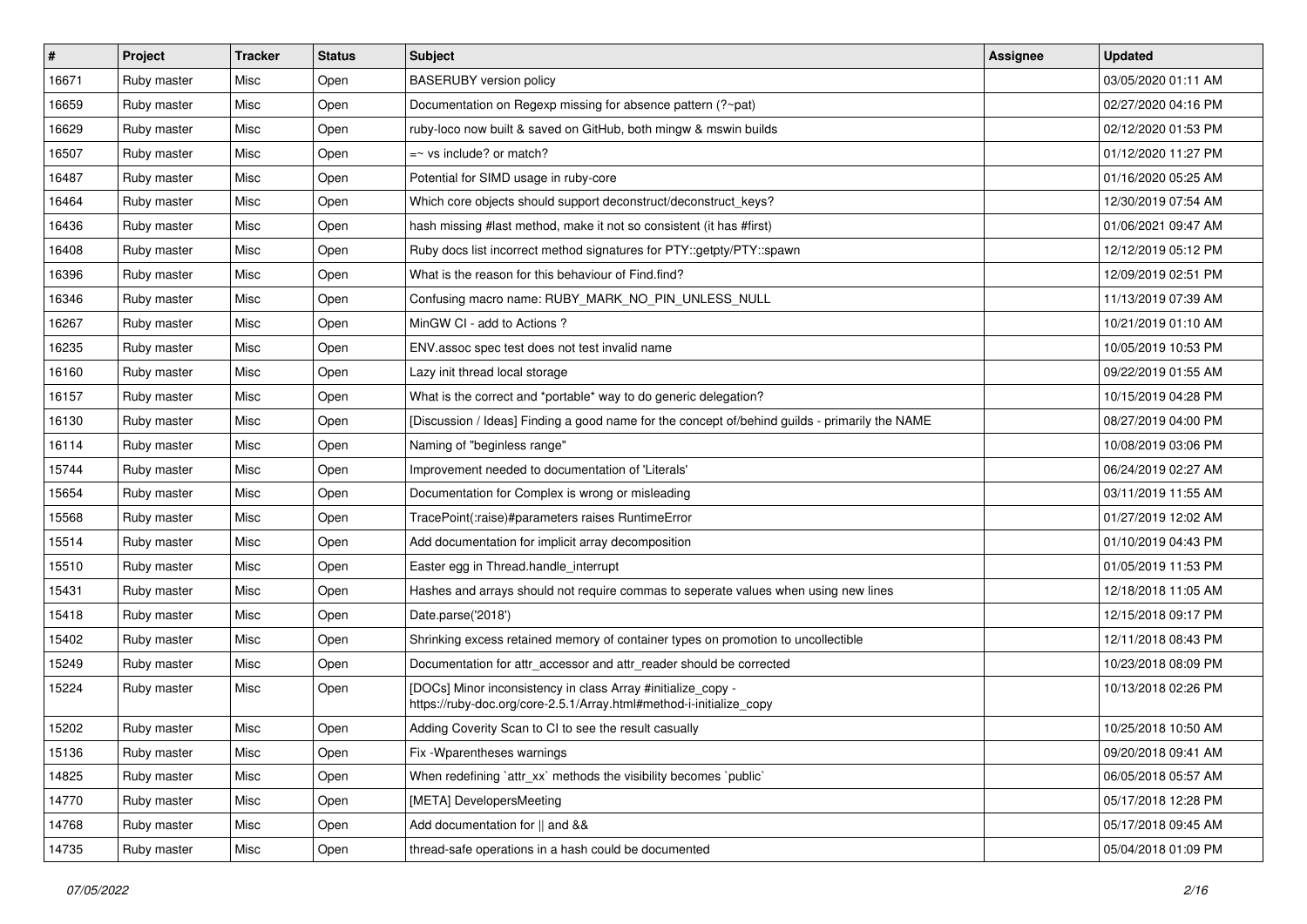| $\vert$ # | Project     | <b>Tracker</b> | <b>Status</b> | Subject                                                                                                                                               | <b>Assignee</b>         | <b>Updated</b>      |
|-----------|-------------|----------------|---------------|-------------------------------------------------------------------------------------------------------------------------------------------------------|-------------------------|---------------------|
| 14673     | Ruby master | Misc           | Open          | Documentation for `Array#drop` / `drop_while` unclear in regard to modification                                                                       |                         | 04/10/2018 09:51 AM |
| 14190     | Ruby master | Misc           | Open          | What are the semantics of \$SAFE?                                                                                                                     |                         | 12/15/2017 10:28 PM |
| 14149     | Ruby master | Misc           | Open          | Ruby Birthday Thread - 25th years anniversary                                                                                                         |                         | 12/02/2017 01:40 AM |
| 14037     | Ruby master | Misc           | Open          | Writing doxygen document comments to static functions                                                                                                 |                         | 10/21/2017 07:48 AM |
| 13968     | Ruby master | Misc           | Open          | [Ruby 3.x perhaps] - A (minimal?) static variant of ruby                                                                                              |                         | 01/14/2018 03:24 PM |
| 13804     | Ruby master | Misc           | Open          | Protected methods cannot be overridden                                                                                                                |                         | 08/10/2017 09:41 PM |
| 13787     | Ruby master | Misc           | Open          | The path to Ruby 3.x - would it be useful to have a separate thread here at the tracker, for discussions<br>and issues and ideas related to ruby 3.x? |                         | 08/08/2017 08:29 AM |
| 13634     | Ruby master | Misc           | Open          | NilClass is lying about respond_to?(:clone)                                                                                                           |                         | 06/06/2017 08:27 AM |
| 13497     | Ruby master | Misc           | Open          | Docs, code samples, Ripper example                                                                                                                    |                         | 04/23/2017 04:27 AM |
| 13209     | Ruby master | Misc           | Open          | fact.rb in ruby/sample variations                                                                                                                     |                         | 02/14/2017 12:10 AM |
| 13072     | Ruby master | Misc           | Open          | Current state of date standard library                                                                                                                |                         | 09/02/2017 05:38 PM |
| 12911     | Ruby master | Misc           | Assigned      | Translate docs                                                                                                                                        |                         | 11/24/2021 04:52 AM |
| 12751     | Ruby master | Misc           | Open          | Incompatibility of Ruby 3                                                                                                                             |                         | 09/14/2016 12:48 PM |
| 12595     | Ruby master | Misc           | Open          | Documentation                                                                                                                                         |                         | 07/18/2016 04:39 PM |
| 12277     | Ruby master | Misc           | Open          | Coding rule: colum number                                                                                                                             |                         | 04/13/2016 06:32 PM |
| 11783     | Ruby master | Misc           | Open          | Do you have any idea if you have a budgets?                                                                                                           |                         | 05/16/2019 09:06 PM |
| 11570     | Ruby master | Misc           | Open          | Clarify autoload chaining behavior                                                                                                                    |                         | 10/06/2015 04:52 PM |
| 11355     | Ruby master | Misc           | Open          | Exceptions inheriting from Timeout:: Error should behave the same way                                                                                 |                         | 07/15/2015 04:59 PM |
| 11295     | Ruby master | Misc           | Open          | Request for comments about error messages                                                                                                             |                         | 10/22/2015 09:12 AM |
| 10983     | Ruby master | Misc           | Open          | Why blocks make Ruby methods 439% slower?                                                                                                             |                         | 11/10/2015 06:21 AM |
| 10791     | Ruby master | Misc           | Assigned      | [PATCH 1/1] Remove unnecessary passing value from doc for Observable                                                                                  |                         | 08/10/2018 10:51 AM |
| 10783     | Ruby master | Misc           | Open          | String#concat has an "appending" behavior                                                                                                             |                         | 08/08/2018 03:08 AM |
| 10424     | Ruby master | Misc           | Open          | Error message when sorting NaN                                                                                                                        |                         | 10/25/2014 02:13 PM |
| 10312     | Ruby master | Misc           | Open          | Give people more control over how the ruby parser sees code and lexical code elements (valid/invalid -<br>$toggle$ options) + macros                  |                         | 01/20/2016 05:14 PM |
| 9832      | Ruby master | Misc           | Open          | better concurrency in threads                                                                                                                         |                         | 05/12/2014 12:33 PM |
| 9724      | Ruby master | Misc           | Open          | Warnings in Ruby: allow per-file directives to i.e. suppress warnings                                                                                 |                         | 04/10/2014 06:21 PM |
| 9516      | Ruby master | Misc           | Open          | Consolidate all deprecation messages to one or more helper methods                                                                                    |                         | 02/13/2014 05:11 PM |
| 10560     | Ruby master | Misc           | Assigned      | confusion between $x=x+y$ , $x+=y$ , x.concat(y) and y.each{ z  $x<}$                                                                                 | zzak (Zachary<br>Scott) | 01/05/2018 09:02 PM |
| 10513     | Ruby master | Misc           | Open          | instance eval yields the receiver, but is documented to yield no arguments                                                                            | zzak (Zachary<br>Scott) | 11/14/2014 10:29 PM |
| 9136      | Ruby master | Misc           | Assigned      | Deprecated Enumerator.new(object, method) bad for BasicObject                                                                                         | zzak (Zachary<br>Scott) | 11/23/2013 03:58 AM |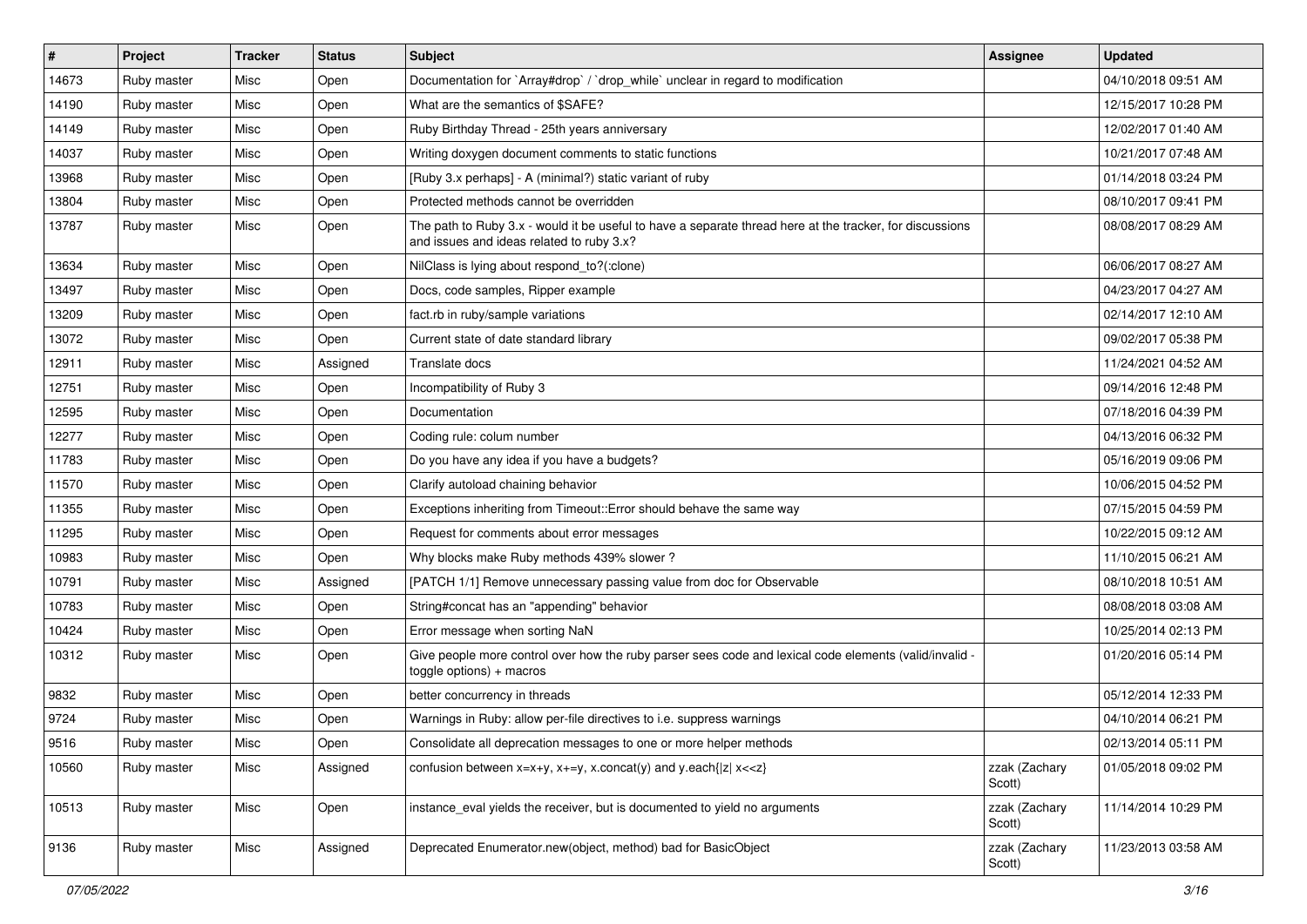| $\vert$ # | Project     | <b>Tracker</b> | <b>Status</b> | <b>Subject</b>                                                                                | Assignee                        | <b>Updated</b>      |
|-----------|-------------|----------------|---------------|-----------------------------------------------------------------------------------------------|---------------------------------|---------------------|
| 16512     | Ruby master | Misc           | Assigned      | Improving `www.ruby-lang.org` reference by merging with `rubyreferences.github.io`            | zverok (Victor<br>Shepelev)     | 02/01/2022 12:28 PM |
| 13622     | Ruby master | Misc           | Assigned      | Documentation missing                                                                         | stomar (Marcus<br>Stollsteimer) | 06/03/2017 07:27 AM |
| 18726     | Ruby master | Misc           | Open          | CI Error on c99 and c2x                                                                       | shvouhei<br>(Shyouhei Urabe)    | 04/19/2022 09:05 AM |
| 17376     | Ruby master | Misc           | Assigned      | Reduce number of GitHub Actions                                                               | shyouhei<br>(Shyouhei Urabe)    | 12/10/2020 11:50 AM |
| 16805     | Ruby master | Misc           | Assigned      | Coroutine's license is unclear                                                                | ReiOdaira (Rei<br>Odaira)       | 07/01/2021 10:09 PM |
| 17662     | Ruby master | Misc           | Assigned      | The heredoc pattern used in tests does not syntax highlight correctly in many editors         | nobu (Nobuyoshi<br>Nakada)      | 06/30/2021 12:54 PM |
| 16747     | Ruby master | Misc           | Assigned      | Repository reorganization request                                                             | nobu (Nobuyoshi<br>Nakada)      | 05/22/2020 01:30 PM |
| 16025     | Ruby master | Misc           | Assigned      | 'st_check_for_sizeof_st_index_t' declared as array with a negative size (emscripten)          | nobu (Nobuyoshi<br>Nakada)      | 07/30/2019 11:20 AM |
| 15806     | Ruby master | Misc           | Assigned      | Explicitly initialise encodings on init to remove branches on encoding lookup                 | nobu (Nobuyoshi<br>Nakada)      | 08/29/2019 04:29 AM |
| 14692     | Ruby master | Misc           | Open          | Question: Ruby stdlib's Option Parser                                                         | nobu (Nobuyoshi<br>Nakada)      | 04/22/2018 05:53 AM |
| 18371     | Ruby master | Misc           | Assigned      | Release branches (release information in general)                                             | naruse (Yui<br>NARUSE)          | 03/23/2022 10:32 PM |
| 15007     | Ruby master | Misc           | Open          | Let all Init xxx and extension APIs frequently called from init code paths be considered cold | naruse (Yui<br>NARUSE)          | 12/06/2018 11:05 AM |
| 10628     | Ruby master | Misc           | Open          | Peformance of URI module                                                                      | naruse (Yui<br>NARUSE)          | 12/26/2014 04:08 PM |
| 16630     | Ruby master | Misc           | Assigned      | Deprecate pub/ruby/*snapshot* and use pub/ruby/snapshot/* instead                             | matz (Yukihiro<br>Matsumoto)    | 02/27/2020 09:52 AM |
| 14760     | Ruby master | Misc           | Open          | cross-thread IO#close semantics                                                               | matz (Yukihiro<br>Matsumoto)    | 05/17/2018 08:21 AM |
| 10541     | Ruby master | Misc           | Open          | Remove shorthand string interpolation syntax                                                  | matz (Yukihiro<br>Matsumoto)    | 10/08/2015 05:44 PM |
| 17502     | Ruby master | Misc           | Open          | C vs Ruby                                                                                     | ko1 (Koichi<br>Sasada)          | 12/02/2021 07:53 PM |
| 16124     | Ruby master | Misc           | Assigned      | Let the transient heap belong to objspace                                                     | ko1 (Koichi<br>Sasada)          | 11/18/2019 08:48 AM |
| 15802     | Ruby master | Misc           | Open          | Reduce the minimum string buffer size from 127 to 63 bytes                                    | ko1 (Koichi<br>Sasada)          | 07/30/2019 04:04 AM |
| 18761     | Ruby master | Misc           | Open          | provide an example wasm project                                                               | katei (Yuta Saito)              | 05/23/2022 11:01 AM |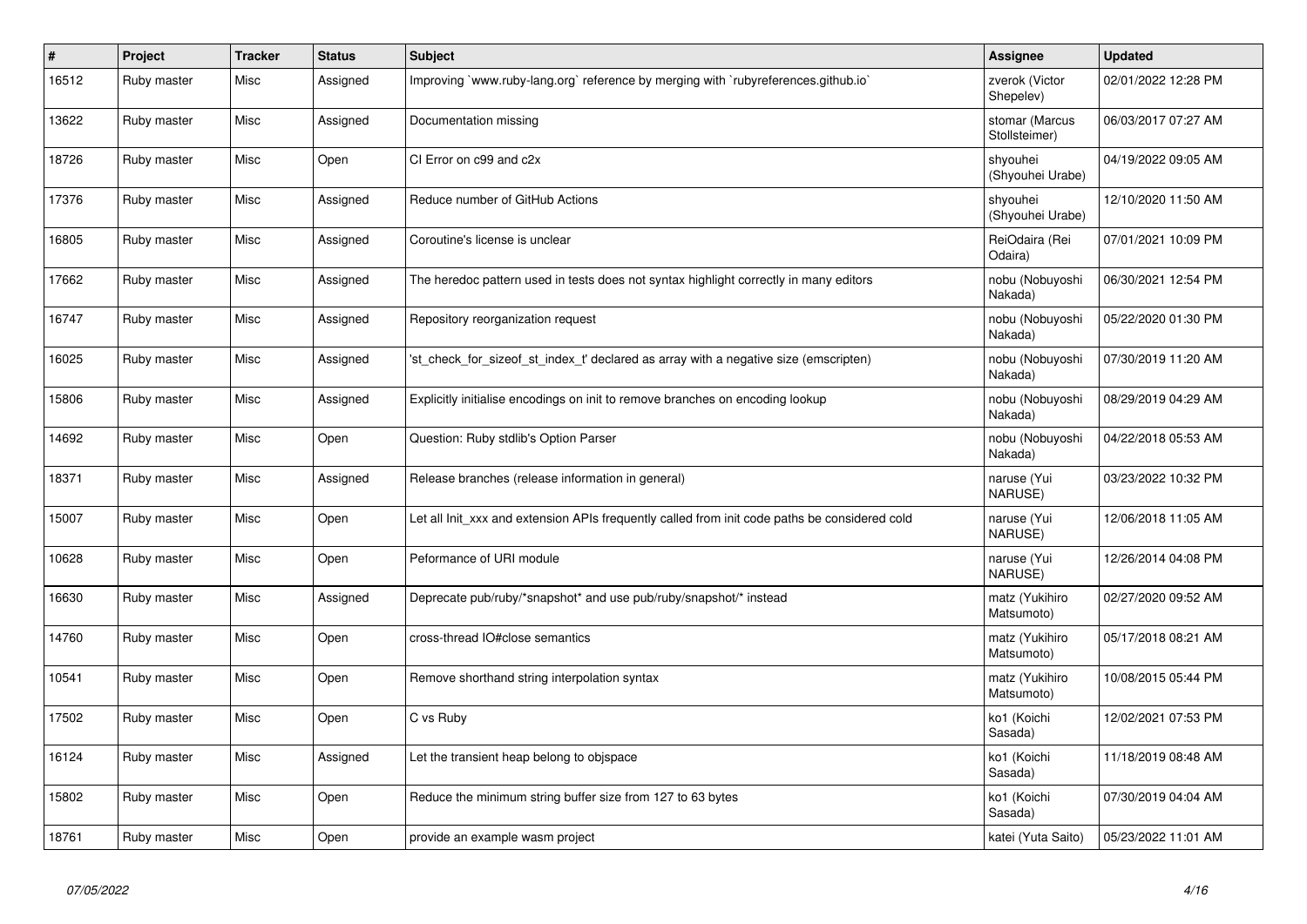| $\vert$ # | Project     | <b>Tracker</b> | <b>Status</b> | Subject                                                                            | Assignee                       | <b>Updated</b>      |
|-----------|-------------|----------------|---------------|------------------------------------------------------------------------------------|--------------------------------|---------------------|
| 16188     | Ruby master | Misc           | Open          | What are the performance implications of the new keyword arguments in 2.7 and 3.0? | jeremyevans0<br>(Jeremy Evans) | 11/27/2019 04:45 PM |
| 17720     | Ruby master | Misc           | Assigned      | Cirrus CI to check non-x86 64 architecture cases by own machines                   | jaruga (Jun Aruga)             | 09/26/2021 10:24 AM |
| 18068     | Ruby master | Misc           | Open          | Silence LoadError only if it is for rubygems itself                                | hsbt (Hiroshi<br>SHIBATA)      | 08/08/2021 02:21 PM |
| 15487     | Ruby master | Misc           | Assigned      | Clarify default gems maintanance policy                                            | hsbt (Hiroshi<br>SHIBATA)      | 12/30/2018 08:42 PM |
| 14917     | Ruby master | Misc           | Assigned      | Add RDoc documents to tar ball                                                     | aycabta (aycabta.)             | 07/21/2018 09:29 AM |
| 17569     | Ruby master | Misc           | Open          | uri lib maintainership                                                             | akr (Akira Tanaka)             | 01/23/2021 10:42 AM |
| 17154     | Ruby master | Misc           | Open          | Update Pathname Documentation to Clarify Expected Behavior                         | akr (Akira Tanaka)             | 09/05/2020 01:18 PM |
| 18894     | Ruby master | Feature        | Open          | Object#make shareable                                                              |                                | 07/02/2022 11:42 PM |
| 18885     | Ruby master | Feature        | Open          | Long lived fork advisory API (potential Copy on Write optimizations)               |                                | 06/30/2022 09:27 AM |
| 18841     | Ruby master | Feature        | Open          | Proposal: autoload_relative                                                        |                                | 06/19/2022 11:22 PM |
| 18835     | Ruby master | Feature        | Open          | Add InstructionSequence#type method                                                |                                | 06/16/2022 10:30 PM |
| 18832     | Ruby master | Feature        | Open          | Do not have class/module keywords consider ancestors of Object                     |                                | 06/21/2022 05:50 AM |
| 18831     | Ruby master | Feature        | Open          | Block argument to 'yield'                                                          |                                | 06/18/2022 03:12 AM |
| 18825     | Ruby master | Feature        | Open          | Specialized instruction for "array literal + `.hash`"                              |                                | 06/14/2022 05:24 PM |
| 18822     | Ruby master | Feature        | Open          | Ruby lack a proper method to percent-encode strings for URIs (RFC 3986)            |                                | 06/09/2022 02:42 PM |
| 18821     | Ruby master | Feature        | Open          | Expose Pattern Matching interfaces in core classes                                 |                                | 06/09/2022 07:24 AM |
| 18815     | Ruby master | Feature        | Open          | instance_{eval,exec} vs Proc#>>                                                    |                                | 06/02/2022 05:17 PM |
| 18814     | Ruby master | Feature        | Open          | Ractor: add method to query incoming message queue size                            |                                | 06/30/2022 10:58 AM |
| 18812     | Ruby master | Feature        | Open          | Add ability to trace exit locations for YJIT                                       |                                | 06/01/2022 02:42 PM |
| 18809     | Ruby master | Feature        | Open          | Add Numeric#ceildiv                                                                |                                | 06/21/2022 06:21 PM |
| 18798     | Ruby master | Feature        | Open          | UnboundMethod#==`with inherited classes                                            |                                | 05/25/2022 12:32 AM |
| 18776     | Ruby master | Feature        | Open          | <b>Object Shapes</b>                                                               |                                | 05/13/2022 01:11 AM |
| 18774     | Ruby master | Feature        | Open          | Add Queue#pop(timeout:)                                                            |                                | 05/20/2022 12:27 AM |
| 18762     | Ruby master | Feature        | Open          | Add an Array#undigits that compliments Integer#digits                              |                                | 05/03/2022 08:08 PM |
| 18757     | Ruby master | Feature        | Open          | Introduce %R percent literal for anchored regular expression patterns              |                                | 04/27/2022 05:30 PM |
| 18736     | Ruby master | Feature        | Open          | self-p for method chain                                                            |                                | 04/15/2022 11:09 AM |
| 18690     | Ruby master | Feature        | Open          | Allow `Kernel#then` to take arguments                                              |                                | 05/10/2022 06:16 PM |
| 18685     | Ruby master | Feature        | Open          | Enumerator.product: Cartesian product of enumerables                               |                                | 04/26/2022 07:02 AM |
| 18683     | Ruby master | Feature        | Open          | Allow to create hashes with a specific capacity.                                   |                                | 04/22/2022 02:34 PM |
| 18675     | Ruby master | Feature        | Open          | Add new exception class for resolv timeouts                                        |                                | 04/01/2022 11:22 PM |
| 18668     | Ruby master | Feature        | Open          | Merge `io-nonblock` gems into core                                                 |                                | 04/21/2022 10:02 AM |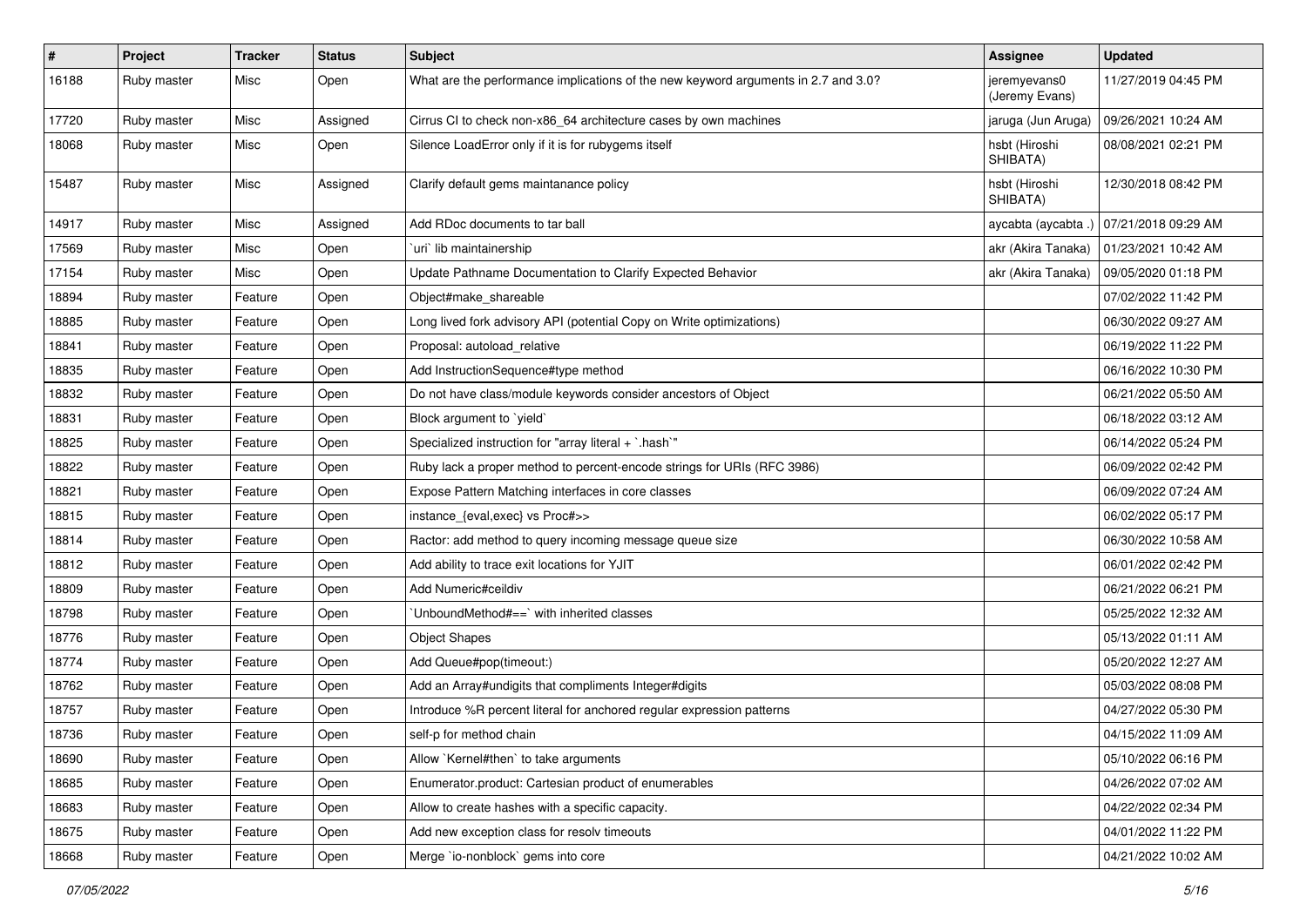| $\vert$ # | Project     | <b>Tracker</b> | <b>Status</b> | Subject                                                                                   | <b>Assignee</b> | <b>Updated</b>      |
|-----------|-------------|----------------|---------------|-------------------------------------------------------------------------------------------|-----------------|---------------------|
| 18659     | Ruby master | Feature        | Open          | Create a Binding at the time of an exception and make it available to Rescue              |                 | 03/25/2022 10:55 AM |
| 18647     | Ruby master | Feature        | Open          | Non-recursive option for iseq-targeted Tracepoints in ruby 2.6+                           |                 | 03/18/2022 09:41 AM |
| 18644     | Ruby master | Feature        | Open          | Coerce anything callable to a Proc                                                        |                 | 06/18/2022 05:28 PM |
| 18642     | Ruby master | Feature        | Open          | Named ripper fields                                                                       |                 | 05/12/2022 01:37 PM |
| 18640     | Ruby master | Feature        | Open          | default empty string argument for `String#sub` and `String#sub!`, e.g. `"hello".sub("I")` |                 | 03/19/2022 02:33 AM |
| 18630     | Ruby master | Feature        | Open          | Introduce general `IO#timeout` and `IO#timeout=`for all (non-)blocking operations.        |                 | 04/21/2022 09:36 AM |
| 18617     | Ruby master | Feature        | Open          | Allow multiples keys in Hash#[] acting like Hash#dig                                      |                 | 03/10/2022 01:36 PM |
| 18603     | Ruby master | Feature        | Open          | Allow syntax like obj.method(arg)=value                                                   |                 | 02/27/2022 05:04 PM |
| 18597     | Ruby master | Feature        | Open          | Strings need a named method like `dup` that doesn't duplicate if receiver is mutable      |                 | 02/26/2022 11:56 PM |
| 18594     | Ruby master | Feature        | Open          | Add a #to_h method on URI::Generic                                                        |                 | 03/31/2022 01:18 PM |
| 18593     | Ruby master | Feature        | Open          | Add back URI.escape                                                                       |                 | 02/18/2022 07:45 PM |
| 18583     | Ruby master | Feature        | Open          | Pattern-matching: API for custom unpacking strategies?                                    |                 | 03/17/2022 01:10 PM |
| 18576     | Ruby master | Feature        | Open          | Rename `ASCII-8BIT` encoding to `BINARY`                                                  |                 | 03/17/2022 03:06 PM |
| 18573     | Ruby master | Feature        | Open          | Object#pack1                                                                              |                 | 02/08/2022 08:51 AM |
| 18568     | Ruby master | Feature        | Open          | Explore lazy RubyGems boot to reduce need for --disable-gems                              |                 | 02/17/2022 07:15 AM |
| 18559     | Ruby master | Feature        | Open          | Allocation tracing: Objects created by the parser are attributed to Kernel.require        |                 | 06/28/2022 12:21 PM |
| 18554     | Ruby master | Feature        | Open          | Move unicode_normalize to a default gem                                                   |                 | 01/31/2022 05:51 PM |
| 18551     | Ruby master | Feature        | Open          | Make Range#reverse_each to raise an exception if endless                                  |                 | 01/28/2022 11:13 PM |
| 18515     | Ruby master | Feature        | Open          | Add Range#reverse_each implementation for performance                                     |                 | 01/31/2022 02:23 AM |
| 18498     | Ruby master | Feature        | Open          | Introduce a public WeakKeysMap that compares by equality                                  |                 | 02/20/2022 04:06 PM |
| 18494     | Ruby master | Feature        | Open          | [RFC] ENV["RUBY_GC_"]= changes GC parameters dynamically                                  |                 | 01/17/2022 11:15 PM |
| 18478     | Ruby master | Feature        | Open          | Module#constant_pairs                                                                     |                 | 01/11/2022 07:55 PM |
| 18477     | Ruby master | Feature        | Open          | Float#sqrt and Integer#sqrt                                                               |                 | 01/11/2022 07:34 PM |
| 18463     | Ruby master | Feature        | Open          | Random number generation with xoshiro                                                     |                 | 02/13/2022 09:12 AM |
| 18462     | Ruby master | Feature        | Open          | Proposal to merge WASI based WebAssembly support                                          |                 | 03/24/2022 03:05 AM |
| 18440     | Ruby master | Feature        | Open          | YJIT is enabled if any YJIT tuning options are set                                        |                 | 12/30/2021 08:17 PM |
| 18438     | Ruby master | Feature        | Open          | Add `Exception#additional_message` to show additional error information                   |                 | 02/07/2022 02:55 AM |
| 18423     | Ruby master | Feature        | Open          | Installing stable versions like 3.0.3 from source generates fatal error by make           |                 | 12/23/2021 11:44 PM |
| 18418     | Ruby master | Feature        | Open          | Add Net::HTTP#security level=                                                             |                 | 12/19/2021 11:58 AM |
| 18411     | Ruby master | Feature        | Open          | Introduce `Fiber.blocking` for disabling scheduler.                                       |                 | 12/23/2021 05:10 PM |
| 18410     | Ruby master | Feature        | Open          | Proposal to make inspect include underscores on numerics                                  |                 | 12/16/2021 09:07 AM |
| 18402     | Ruby master | Feature        | Open          | Argument Labels                                                                           |                 | 01/31/2022 06:14 PM |
| 18401     | Ruby master | Feature        | Open          | Rework `require relative` to add the "current path" on `\$LOAD PATH`                      |                 | 12/09/2021 05:41 PM |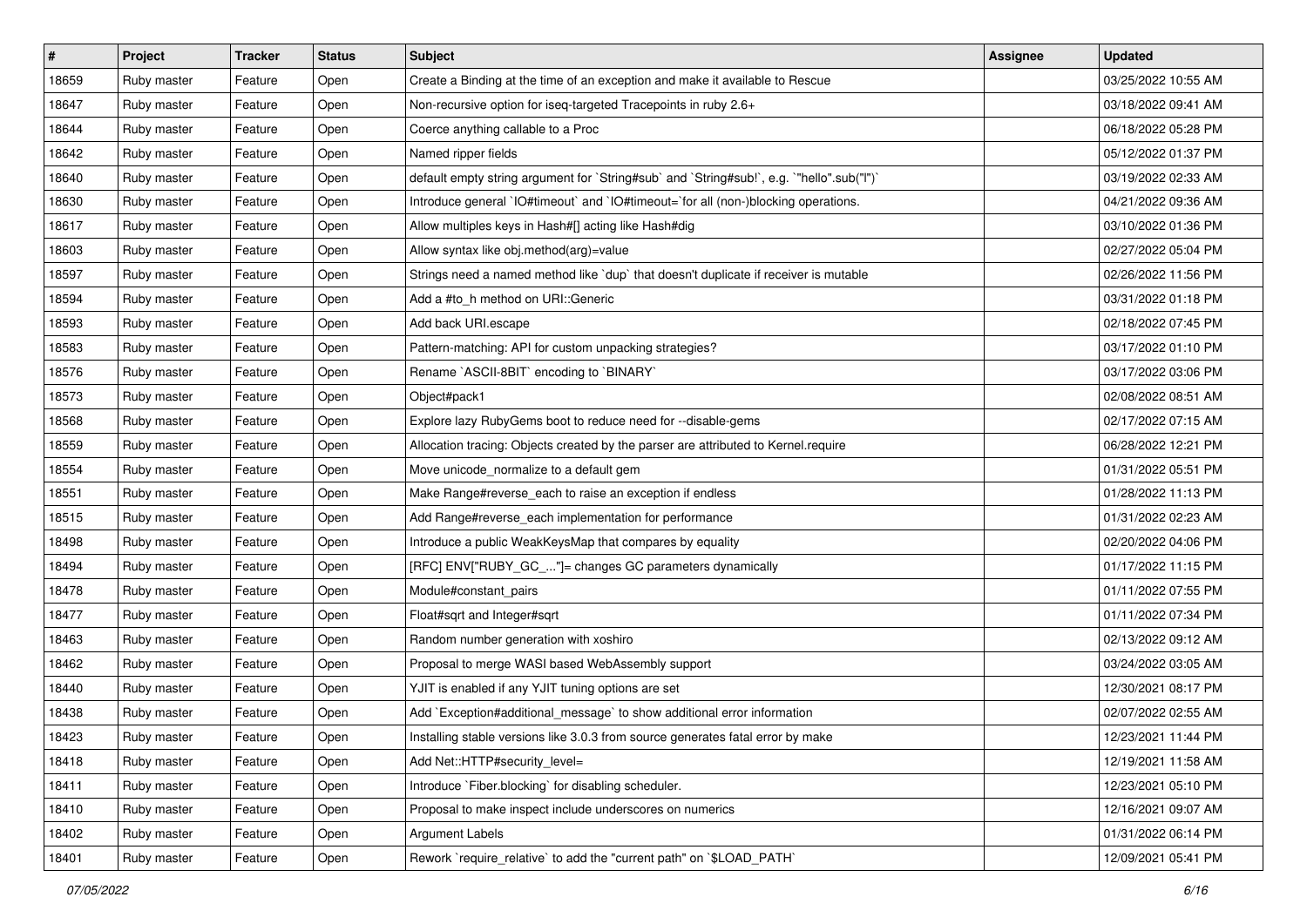| $\vert$ # | Project     | <b>Tracker</b> | <b>Status</b> | <b>Subject</b>                                                                                                                                                        | Assignee | <b>Updated</b>      |
|-----------|-------------|----------------|---------------|-----------------------------------------------------------------------------------------------------------------------------------------------------------------------|----------|---------------------|
| 18395     | Ruby master | Feature        | Open          | Introduce Array#subtract! for performance                                                                                                                             |          | 12/08/2021 04:42 PM |
| 18384     | Ruby master | Feature        | Open          | Pattern Match Object                                                                                                                                                  |          | 05/07/2022 06:01 PM |
| 18376     | Ruby master | Feature        | Open          | Version comparison API                                                                                                                                                |          | 12/30/2021 10:33 AM |
| 18369     | Ruby master | Feature        | Open          | users.detect(:name, "Dorian") as shorthand for users.detect {  user  user.name == "Dorian" }                                                                          |          | 12/03/2021 02:23 PM |
| 18368     | Ruby master | Feature        | Open          | Range#step semantics for non-Numeric ranges                                                                                                                           |          | 02/02/2022 03:42 PM |
| 18360     | Ruby master | Feature        | Open          | <b>PrettyPrint enhancements</b>                                                                                                                                       |          | 11/24/2021 12:15 AM |
| 18357     | Ruby master | Feature        | Open          | Proposal: stop raising when block passed to IO#each * closes the IO                                                                                                   |          | 11/22/2021 09:03 PM |
| 18334     | Ruby master | Feature        | Open          | ENV#to_h returns a new Hash object but Hash#to_h does not, which can cause inconsistencies                                                                            |          | 11/17/2021 05:46 PM |
| 18332     | Ruby master | Feature        | Open          | a ? b                                                                                                                                                                 |          | 12/29/2021 04:38 AM |
| 18331     | Ruby master | Feature        | Open          | Kernel.#Time                                                                                                                                                          |          | 11/13/2021 12:41 PM |
| 18296     | Ruby master | Feature        | Open          | Custom exception formatting should override `Exception#full_message`.                                                                                                 |          | 12/15/2021 08:49 PM |
| 18291     | Ruby master | Feature        | Open          | When use $=\sim$ with named group, if regex is on the right side, variable not defined.                                                                               |          | 11/06/2021 12:36 PM |
| 18285     | Ruby master | Feature        | Open          | NoMethodError#message uses a lot of CPU/is really expensive to call                                                                                                   |          | 01/30/2022 12:45 PM |
| 18265     | Ruby master | Feature        | Open          | Self-contained one-binary feature which discuss on ruby kaigi 2021 day 2, $\Box$ Ruby Committers vs the<br>World / CRuby Committers                                   |          | 10/24/2021 04:11 PM |
| 18262     | Ruby master | Feature        | Open          | Enumerator::Lazy#partition                                                                                                                                            |          | 11/20/2021 10:17 AM |
| 18259     | Ruby master | Feature        | Open          | Support quarter spec %q in Time#strftime                                                                                                                              |          | 10/21/2021 12:15 PM |
| 18256     | Ruby master | Feature        | Open          | Change the canonical name of Thread::Mutex, Thread::Queue, Thread::SizedQueue and<br>Thread::ConditionVariable to just Mutex, Queue, SizedQueue and ConditionVariable |          | 10/20/2021 10:59 PM |
| 18242     | Ruby master | Feature        | Open          | Parser makes multiple assignment sad in confusing way                                                                                                                 |          | 10/09/2021 07:58 AM |
| 18228     | Ruby master | Feature        | Open          | Add a 'timeout' option to 'IO.copy_stream'                                                                                                                            |          | 10/01/2021 05:10 AM |
| 18181     | Ruby master | Feature        | Open          | Introduce Enumerable#min_with_value, max_with_value, and minmax_with_value                                                                                            |          | 01/25/2022 07:33 AM |
| 18179     | Ruby master | Feature        | Open          | Add Math methods to Numeric                                                                                                                                           |          | 03/24/2022 02:54 PM |
| 18168     | Ruby master | Feature        | Open          | Add ActiveSupport deep_transform_values to Ruby                                                                                                                       |          | 09/15/2021 05:29 AM |
| 18162     | Ruby master | Feature        | Open          | Shorthand method Proc#isolate to create isolated proc objects                                                                                                         |          | 09/13/2021 02:33 AM |
| 18151     | Ruby master | Feature        | Open          | Incorrect Resoly result when DNS server is unreachable                                                                                                                |          | 09/18/2021 12:22 AM |
| 18146     | Ruby master | Feature        | Open          | Add 'delete prefix' and 'delete suffix' to 'Pathname'                                                                                                                 |          | 09/03/2021 04:59 AM |
| 18137     | Ruby master | Feature        | Open          | A new method to check Proc is isolated or not                                                                                                                         |          | 10/27/2021 07:30 AM |
| 18136     | Ruby master | Feature        | Open          | take_while_after                                                                                                                                                      |          | 01/28/2022 06:23 AM |
| 18135     | Ruby master | Feature        | Open          | Introduce Enumerable#detect_only                                                                                                                                      |          | 09/02/2021 05:44 PM |
| 18127     | Ruby master | Feature        | Open          | Ractor-local version of Singleton                                                                                                                                     |          | 11/09/2021 02:45 PM |
| 18083     | Ruby master | Feature        | Open          | Capture error in ensure block.                                                                                                                                        |          | 10/21/2021 01:00 PM |
| 18070     | Ruby master | Feature        | Open          | attr` should be removed                                                                                                                                               |          | 08/09/2021 05:51 PM |
| 18069     | Ruby master | Feature        | Open          | instance_exec` is just ignored when the block is originally a method                                                                                                  |          | 08/10/2021 05:33 AM |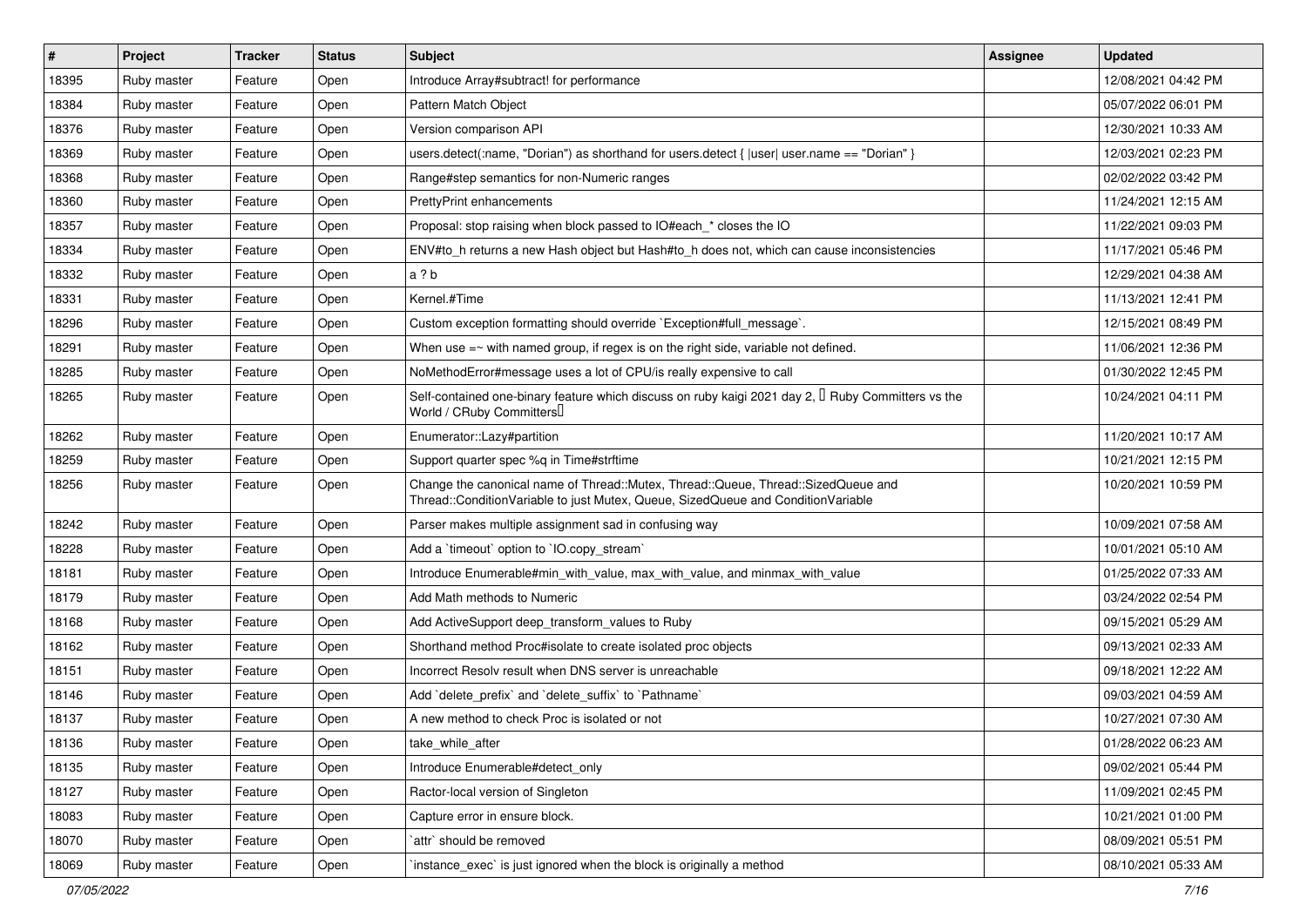| $\vert$ # | Project     | <b>Tracker</b> | <b>Status</b> | Subject                                                                                                                                     | <b>Assignee</b> | <b>Updated</b>      |
|-----------|-------------|----------------|---------------|---------------------------------------------------------------------------------------------------------------------------------------------|-----------------|---------------------|
| 18063     | Ruby master | Feature        | Open          | io_uring implementation                                                                                                                     |                 | 08/05/2021 10:02 AM |
| 18057     | Ruby master | Feature        | Open          | Introduce Array#mean                                                                                                                        |                 | 08/02/2021 02:16 PM |
| 18055     | Ruby master | Feature        | Open          | Introduce                                                                                                                                   |                 | 07/30/2021 09:30 AM |
| 18035     | Ruby master | Feature        | Open          | Introduce general model/semantic for immutable by default.                                                                                  |                 | 11/09/2021 04:47 PM |
| 18033     | Ruby master | Feature        | Open          | Time.new to parse a string                                                                                                                  |                 | 12/07/2021 02:15 PM |
| 18005     | Ruby master | Feature        | Open          | Enable non-blocking `binding.irb`.                                                                                                          |                 | 06/24/2021 07:20 PM |
| 18004     | Ruby master | Feature        | Open          | Add Async to the stdlib                                                                                                                     |                 | 11/26/2021 06:01 AM |
| 17994     | Ruby master | Feature        | Open          | Clarify `IO.read` behavior and add `File.read` method                                                                                       |                 | 07/16/2021 03:04 AM |
| 17950     | Ruby master | Feature        | Open          | Unable to pattern-match against a String key                                                                                                |                 | 06/15/2021 11:42 AM |
| 17944     | Ruby master | Feature        | Open          | Remove Socket.gethostbyaddr and Socket.gethostbyname                                                                                        |                 | 06/10/2021 08:26 AM |
| 17942     | Ruby master | Feature        | Open          | Add a `initialize(public @a, private @b)` shortcut syntax for defining public/private accessors for<br>instance vars as part of constructor |                 | 12/13/2021 12:43 AM |
| 17938     | Ruby master | Feature        | Open          | Keyword alternative for boolean positional arguments                                                                                        |                 | 07/15/2021 06:46 AM |
| 17924     | Ruby master | Feature        | Open          | Range#infinite?                                                                                                                             |                 | 07/08/2021 11:58 PM |
| 17859     | Ruby master | Feature        | Open          | Start IRB when running just `ruby`                                                                                                          |                 | 05/14/2021 07:54 AM |
| 17856     | Ruby master | Feature        | Open          | ary.member? is slower than ary.include?                                                                                                     |                 | 05/11/2021 10:12 AM |
| 17851     | Ruby master | Feature        | Open          | ruby extension for memoryview                                                                                                               |                 | 05/05/2021 03:15 PM |
| 17844     | Ruby master | Feature        | Open          | Support list of methods to test with respond_to?                                                                                            |                 | 05/06/2021 07:00 PM |
| 17834     | Ruby master | Feature        | Open          | Add a Bytes and BytesArray class that implement memoryview                                                                                  |                 | 05/06/2021 02:22 PM |
| 17833     | Ruby master | Feature        | Open          | add IO.readinto(b) where b is a bytes like object that is you can get a memoryview from                                                     |                 | 06/30/2021 02:36 PM |
| 17825     | Ruby master | Feature        | Open          | Uniformize Float::INFINITY and Date::infinity.new                                                                                           |                 | 05/04/2021 01:43 AM |
| 17808     | Ruby master | Feature        | Open          | Feature Request: JS like splat of Object properties as named method parameters                                                              |                 | 04/17/2021 11:43 PM |
| 17797     | Ruby master | Feature        | Open          | MIPS support for addr2line.c                                                                                                                |                 | 04/13/2021 03:49 AM |
| 17790     | Ruby master | Feature        | Open          | Have a way to clear a String without resetting its capacity                                                                                 |                 | 04/21/2021 11:27 PM |
| 17786     | Ruby master | Feature        | Open          | Proposal: new "ends" keyword                                                                                                                |                 | 04/11/2021 01:40 AM |
| 17773     | Ruby master | Feature        | Open          | Alias `Numeric#zero?` and `Float#zero?` as `Numeric#empty?` and `Float#empty?`                                                              |                 | 04/02/2021 03:39 PM |
| 17771     | Ruby master | Feature        | Open          | String#start_with? should not construct MatchData or set \$~                                                                                |                 | 04/02/2021 02:49 PM |
| 17758     | Ruby master | Feature        | Open          | Provide Hash#count for performance improvement                                                                                              |                 | 03/28/2021 06:39 PM |
| 17753     | Ruby master | Feature        | Open          | Add Module#namespace                                                                                                                        |                 | 07/04/2022 01:42 AM |
| 17749     | Ruby master | Feature        | Open          | Const source location without name                                                                                                          |                 | 04/17/2021 07:38 AM |
| 17743     | Ruby master | Feature        | Open          | Show argument types in backtrace                                                                                                            |                 | 03/25/2021 06:39 PM |
| 17741     | Ruby master | Feature        | Open          | Ruby links to `objc` for convenience - this should be moved into a native ext                                                               |                 | 03/23/2021 01:24 AM |
| 17718     | Ruby master | Feature        | Open          | a method paramaters object that can be pattern matched against                                                                              |                 | 03/24/2021 01:29 PM |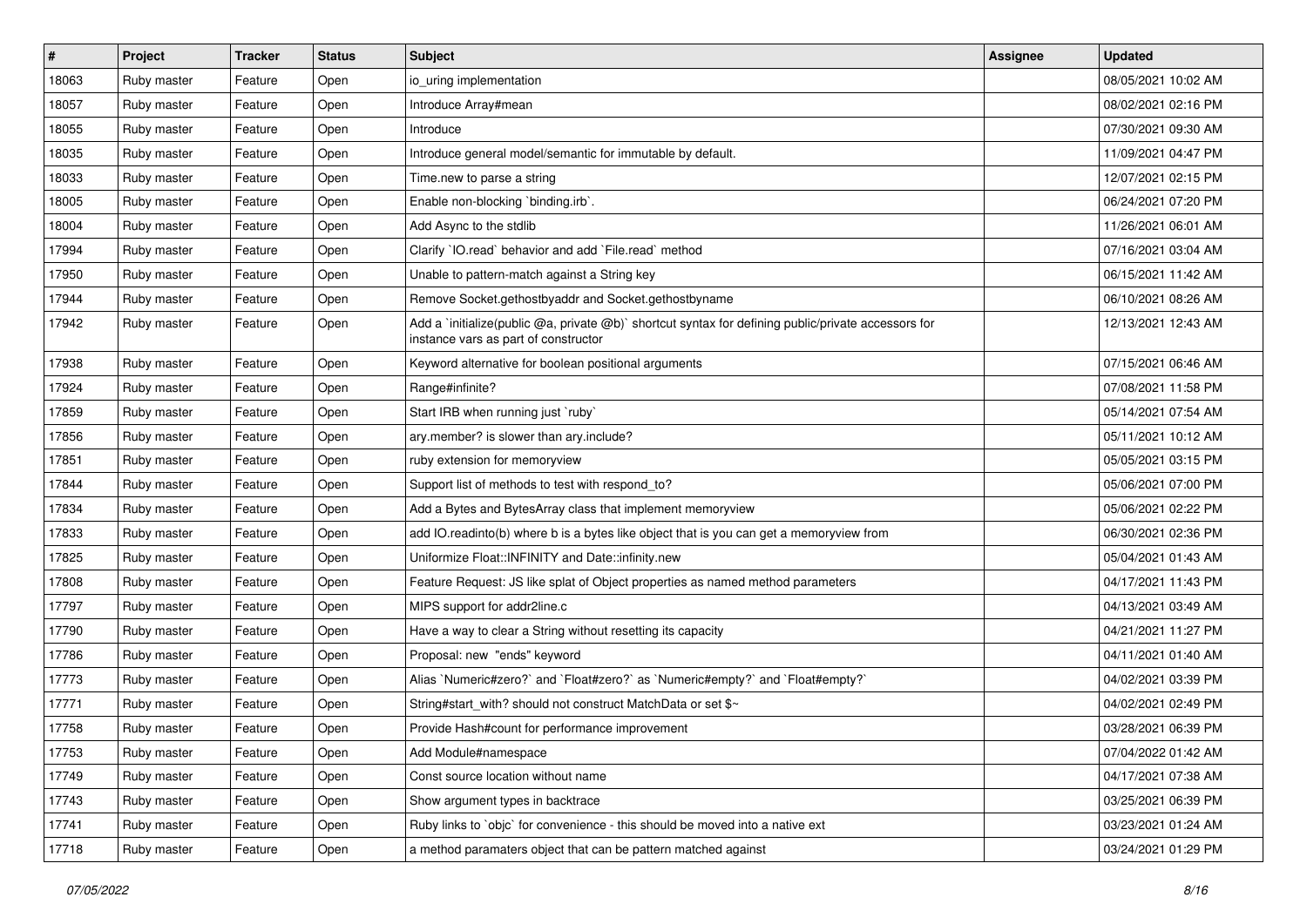| $\vert$ # | Project     | <b>Tracker</b> | <b>Status</b> | <b>Subject</b>                                                                                                                                             | <b>Assignee</b> | <b>Updated</b>      |
|-----------|-------------|----------------|---------------|------------------------------------------------------------------------------------------------------------------------------------------------------------|-----------------|---------------------|
| 17682     | Ruby master | Feature        | Open          | String#casecmp performance improvement                                                                                                                     |                 | 03/24/2021 02:29 PM |
| 17663     | Ruby master | Feature        | Open          | Enumerator#with, an alternative to Enumerator#with_object                                                                                                  |                 | 03/02/2021 05:48 PM |
| 17660     | Ruby master | Feature        | Open          | Expose information about which basic methods have been redefined                                                                                           |                 | 03/02/2021 03:31 PM |
| 17647     | Ruby master | Feature        | Open          | Print register `r11` on 32-bit ARM Linux                                                                                                                   |                 | 04/30/2021 11:22 AM |
| 17627     | Ruby master | Feature        | Open          | Suggestion: Implement `freeze_values` instance method on collection-like classes.                                                                          |                 | 02/16/2021 07:58 PM |
| 17616     | Ruby master | Feature        | Open          | Support backtracing on Linux with non-GNU-libc + libunwind                                                                                                 |                 | 02/09/2021 01:12 PM |
| 17611     | Ruby master | Feature        | Open          | Expose `rb_execarg` interfaces and `rb_grantpt`                                                                                                            |                 | 02/07/2021 01:52 AM |
| 17579     | Ruby master | Feature        | Open          | [Proposal] A suggestion for newline-separated shorthand notation, for the creation of Arrays containing<br>strings that may contain ' ' (space) characters |                 | 01/25/2021 04:33 PM |
| 17576     | Ruby master | Feature        | Open          | Partial Functions (procs, lambdas)                                                                                                                         |                 | 01/24/2021 07:58 PM |
| 17566     | Ruby master | Feature        | Open          | Tune thread QoS / efficiency on macOS                                                                                                                      |                 | 01/29/2021 09:16 AM |
| 17562     | Ruby master | Feature        | Open          | Update - E option in --help                                                                                                                                |                 | 01/19/2021 05:38 PM |
| 17550     | Ruby master | Feature        | Open          | Why no function to get all subdirectories of a directory?                                                                                                  |                 | 01/18/2021 08:57 AM |
| 17548     | Ruby master | Feature        | Open          | Need simple way to include symlink directories in Dir.glob                                                                                                 |                 | 03/21/2022 01:35 PM |
| 17528     | Ruby master | Feature        | Open          | Make Addrinfo.getaddrinfo fall back to Timeout.timeout for :resolv_timeout                                                                                 |                 | 01/13/2021 08:50 PM |
| 17496     | Ruby master | Feature        | Open          | Add constant Math::TAU                                                                                                                                     |                 | 01/13/2021 05:47 AM |
| 17474     | Ruby master | Feature        | Open          | Interpreting constants at compile time                                                                                                                     |                 | 01/07/2021 04:40 PM |
| 17472     | Ruby master | Feature        | Open          | HashWithIndifferentAccess like Hash extension                                                                                                              |                 | 06/16/2022 01:08 AM |
| 17471     | Ruby master | Feature        | Open          | send_if method for improved conditional chaining                                                                                                           |                 | 12/29/2020 03:23 PM |
| 17468     | Ruby master | Feature        | Open          | Deprecate RUBY_DEVEL                                                                                                                                       |                 | 06/16/2022 01:08 AM |
| 17416     | Ruby master | Feature        | Open          | Improve performance Kernel#itself                                                                                                                          |                 | 12/21/2020 01:14 PM |
| 17406     | Ruby master | Feature        | Open          | Add `NoMatchingPatternError#depth`                                                                                                                         |                 | 12/19/2020 03:18 PM |
| 17375     | Ruby master | Feature        | Open          | Add scheduler callbacks for transferring fibers                                                                                                            |                 | 12/07/2020 11:31 PM |
| 17357     | Ruby master | Feature        | Open          | Queue#pop` should have a block form for closed queues                                                                                                      |                 | 01/12/2021 07:32 AM |
| 17356     | Ruby master | Feature        | Open          | Alignment of memory allocated through Fiddle struct's malloc                                                                                               |                 | 12/02/2020 11:06 AM |
| 17353     | Ruby master | Feature        | Open          | Functional chaining operator                                                                                                                               |                 | 11/30/2020 03:29 AM |
| 17333     | Ruby master | Feature        | Open          | Enumerable#many?                                                                                                                                           |                 | 12/11/2020 03:38 AM |
| 17330     | Ruby master | Feature        | Open          | Object#non                                                                                                                                                 |                 | 01/25/2021 03:54 PM |
| 17326     | Ruby master | Feature        | Open          | Add Kernel#must! to the standard library                                                                                                                   |                 | 06/22/2022 04:10 PM |
| 17325     | Ruby master | Feature        | Open          | Adds Fiber#cancel, which forces a Fiber to break/return                                                                                                    |                 | 11/19/2020 12:34 AM |
| 17316     | Ruby master | Feature        | Open          | On memoization                                                                                                                                             |                 | 05/13/2022 11:32 AM |
| 17315     | Ruby master | Feature        | Open          | Hash #transform                                                                                                                                            |                 | 11/13/2020 08:38 PM |
| 17311     | Ruby master | Feature        | Open          | Improve performance Array#deconstruct & Array#to_ary                                                                                                       |                 | 11/08/2020 07:12 AM |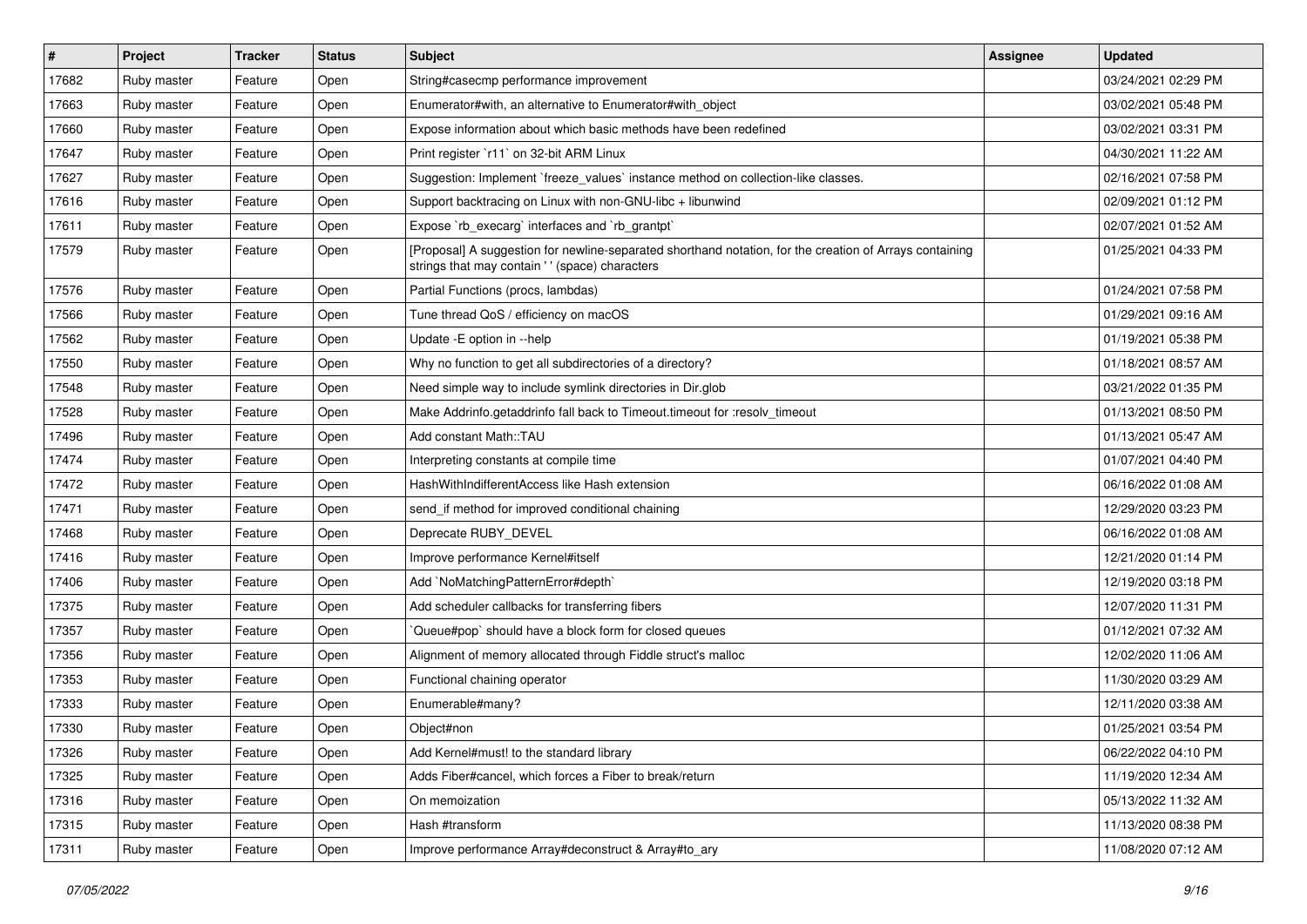| $\pmb{\#}$ | Project     | <b>Tracker</b> | <b>Status</b> | <b>Subject</b>                                                                              | Assignee | <b>Updated</b>      |
|------------|-------------|----------------|---------------|---------------------------------------------------------------------------------------------|----------|---------------------|
| 17298      | Ruby master | Feature        | Open          | Ractor's basket communication APIs                                                          |          | 11/13/2020 04:16 PM |
| 17290      | Ruby master | Feature        | Open          | Syntax sugar for boolean keyword argument                                                   |          | 10/29/2020 04:51 AM |
| 17286      | Ruby master | Feature        | Open          | Ractor.new' should accept 'move: true'                                                      |          | 11/08/2020 03:01 AM |
| 17285      | Ruby master | Feature        | Open          | Less strict `Ractor.select`                                                                 |          | 10/26/2020 03:15 AM |
| 17258      | Ruby master | Feature        | Open          | Oneshot Branch Coverage                                                                     |          | 10/09/2020 08:26 PM |
| 17208      | Ruby master | Feature        | Open          | Add `Set#compact` and `Set#compact!` methods                                                |          | 11/05/2020 10:44 AM |
| 17206      | Ruby master | Feature        | Open          | Introduce new Regexp option to avoid global MatchData allocations                           |          | 10/28/2020 10:43 PM |
| 17166      | Ruby master | Feature        | Open          | net/http not supporting unix domain sockets                                                 |          | 09/12/2020 02:51 PM |
| 17165      | Ruby master | Feature        | Open          | Add 'filter' and 'flatten' keywords to 'Enumerable#map'                                     |          | 09/13/2020 09:41 AM |
| 17163      | Ruby master | Feature        | Open          | Rename `begin`                                                                              |          | 09/09/2020 03:04 AM |
| 17156      | Ruby master | Feature        | Open          | Refinements per directory tree                                                              |          | 12/07/2020 05:19 AM |
| 17155      | Ruby master | Feature        | Open          | Add a Diggable mixin                                                                        |          | 09/05/2020 02:08 PM |
| 17151      | Ruby master | Feature        | Open          | Support multiple builtin ruby code for implimatation in Ruby & C                            |          | 09/05/2020 01:41 AM |
| 17148      | Ruby master | Feature        | Open          | stdbuf(1) support                                                                           |          | 09/07/2020 04:12 AM |
| 17143      | Ruby master | Feature        | Open          | Improve support for warning categories                                                      |          | 11/20/2020 01:05 PM |
| 17140      | Ruby master | Feature        | Open          | Merge Enumerable#grep(_v) with Enumerable#select/reject                                     |          | 02/10/2021 07:56 AM |
| 17134      | Ruby master | Feature        | Open          | Add resolv_timeout to TCPSocket                                                             |          | 12/10/2020 09:09 AM |
| 17127      | Ruby master | Feature        | Open          | Some TrueClass methods are faster if implemented in Ruby                                    |          | 11/05/2020 07:11 AM |
| 17121      | Ruby master | Feature        | Open          | Remove ENV#index                                                                            |          | 08/13/2020 09:58 AM |
| 17115      | Ruby master | Feature        | Open          | Optimize String#casecmp? for ASCII strings                                                  |          | 08/15/2020 03:48 AM |
| 17099      | Ruby master | Feature        | Open          | Remove boolean argument and warning from Module#attr                                        |          | 12/18/2020 04:15 AM |
| 17097      | Ruby master | Feature        | Open          | `map_min`, `map_max`                                                                        |          | 01/13/2021 01:24 AM |
| 17056      | Ruby master | Feature        | Open          | Array#index: Allow specifying the position to start search as in String#index               |          | 09/25/2020 01:41 PM |
| 17047      | Ruby master | Feature        | Open          | Support parameters for MAIL FROM and RCPT TO                                                |          | 12/06/2021 08:16 PM |
| 17040      | Ruby master | Feature        | Open          | cleanup include/ruby/backward*                                                              |          | 08/26/2020 07:07 AM |
| 17036      | Ruby master | Feature        | Open          | Regexp deconstruction keys to allow pattern matching                                        |          | 07/19/2020 02:45 PM |
| 17016      | Ruby master | Feature        | Open          | Enumerable#accumulate                                                                       |          | 04/27/2021 03:14 PM |
| 17006      | Ruby master | Feature        | Open          | et `Kernel#Hash` take a block to provide the default value                                  |          | 07/04/2020 07:51 AM |
| 17004      | Ruby master | Feature        | Open          | Provide a way for methods to omit their return value                                        |          | 07/20/2020 05:44 AM |
| 17001      | Ruby master | Feature        | Open          | [Feature] Dir.scan to yield dirent for efficient and composable recursive directory scaning |          | 06/30/2020 07:57 PM |
| 16995      | Ruby master | Feature        | Open          | Sets: <= > should be specialized                                                            |          | 06/26/2020 08:43 PM |
| 16993      | Ruby master | Feature        | Open          | Sets: from hash keys using Hash#key_set                                                     |          | 06/27/2020 05:44 AM |
| 16991      | Ruby master | Feature        | Open          | Sets: add Set#join                                                                          |          | 06/26/2020 08:29 PM |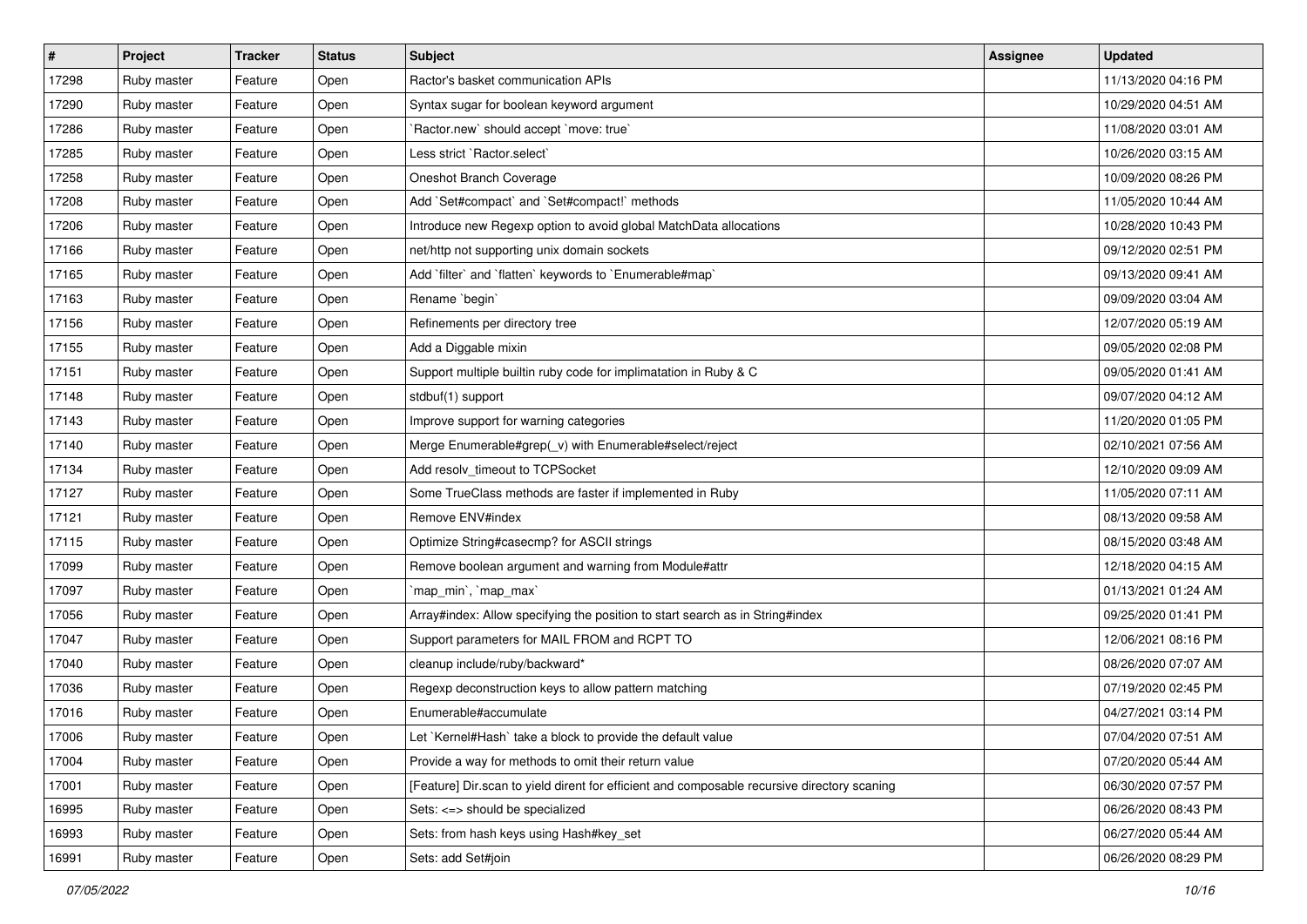| $\vert$ # | Project     | <b>Tracker</b> | <b>Status</b> | Subject                                                                                                                        | <b>Assignee</b> | <b>Updated</b>      |
|-----------|-------------|----------------|---------------|--------------------------------------------------------------------------------------------------------------------------------|-----------------|---------------------|
| 16990     | Ruby master | Feature        | Open          | Sets: operators compatibility with Array                                                                                       |                 | 02/22/2021 11:37 PM |
| 16987     | Ruby master | Feature        | Open          | Enumerator::Lazy vs Array methods                                                                                              |                 | 07/15/2020 04:56 PM |
| 16971     | Ruby master | Feature        | Open          | weak ref&.some method should behave like object&.some method                                                                   |                 | 06/19/2020 03:17 PM |
| 16968     | Ruby master | Feature        | Open          | Remove `\$IGNORECASE` from English.rb                                                                                          |                 | 06/18/2020 04:34 AM |
| 16960     | Ruby master | Feature        | Open          | Feedback regarding => in 'As' Pattern Matching                                                                                 |                 | 06/13/2020 12:32 AM |
| 16952     | Ruby master | Feature        | Open          | Kernel.exec gives an incorrect error message when passed a script with a non-existing shebang                                  |                 | 06/11/2020 08:40 PM |
| 16946     | Ruby master | Feature        | Open          | Add an `intersperse` method                                                                                                    |                 | 06/11/2020 01:47 AM |
| 16929     | Ruby master | Feature        | Open          | Add GC.start(compact: true)                                                                                                    |                 | 06/01/2020 03:42 PM |
| 16928     | Ruby master | Feature        | Open          | Array#include_all? & Array#include_any?                                                                                        |                 | 06/01/2020 09:27 PM |
| 16924     | Ruby master | Feature        | Open          | instance_eval equivalent for RubyVM::InstructionSequence                                                                       |                 | 05/30/2020 03:49 PM |
| 16913     | Ruby master | Feature        | Open          | Add `ARGF#each_io`                                                                                                             |                 | 05/25/2020 11:33 PM |
| 16899     | Ruby master | Feature        | Open          | Add method `Array#both_end`                                                                                                    |                 | 05/18/2020 01:44 AM |
| 16898     | Ruby master | Feature        | Open          | Modify the syntax of -> lambda expressions in ruby3                                                                            |                 | 05/19/2020 02:02 AM |
| 16897     | Ruby master | Feature        | Open          | General purpose memoizer in Ruby 3 with Ruby 2 performance                                                                     |                 | 06/26/2020 03:51 PM |
| 16838     | Ruby master | Feature        | Open          | Enumerator::ArithmeticSequence missing allocator for #clone and #dup                                                           |                 | 05/18/2020 10:44 PM |
| 16833     | Ruby master | Feature        | Open          | Add Enumerator#empty?                                                                                                          |                 | 05/06/2020 07:55 PM |
| 16818     | Ruby master | Feature        | Open          | Rename `Range#%` to `Range#/`                                                                                                  |                 | 05/07/2020 08:49 AM |
| 16817     | Ruby master | Feature        | Open          | attr_predicate or attr_query or attr_something for ? methods                                                                   |                 | 12/23/2021 11:44 PM |
| 16816     | Ruby master | Feature        | Open          | Prematurely terminated Enumerator should stay terminated                                                                       |                 | 04/09/2021 09:24 PM |
| 16795     | Ruby master | Feature        | Open          | build ruby.exe on Windows against ruby-static.lib omitting x64-vcruntime-ruby.dll (no '--enable-shared'<br>option for Windows) |                 | 04/17/2020 01:22 PM |
| 16794     | Ruby master | Feature        | Open          | <b>Rightward operators</b>                                                                                                     |                 | 09/10/2020 09:34 PM |
| 16791     | Ruby master | Feature        | Open          | Shortcut for Process::Status.exitstatus                                                                                        |                 | 05/19/2020 03:16 AM |
| 16790     | Ruby master | Feature        | Open          | string format and refinements                                                                                                  |                 | 04/16/2020 03:06 AM |
| 16781     | Ruby master | Feature        | Open          | alias :fold :reduce                                                                                                            |                 | 05/16/2020 08:28 AM |
| 16773     | Ruby master | Feature        | Open          | Reduce allocations in net/http                                                                                                 |                 | 04/10/2020 11:36 AM |
| 16761     | Ruby master | Feature        | Open          | Add an API to move the entire heap, as to make testing GC.compact compatibility easier                                         |                 | 05/07/2020 04:03 PM |
| 16757     | Ruby master | Feature        | Open          | Add intersection to Range                                                                                                      |                 | 01/22/2022 07:26 AM |
| 16755     | Ruby master | Feature        | Open          | warning: `if' at the end of line without an expression                                                                         |                 | 04/03/2020 11:28 PM |
| 16752     | Ruby master | Feature        | Open          | :private param for const set                                                                                                   |                 | 04/03/2020 12:35 AM |
| 16745     | Ruby master | Feature        | Open          | Improving Date and DateTime comparison                                                                                         |                 | 03/31/2020 10:32 PM |
| 16742     | Ruby master | Feature        | Open          | RbConfig.windows? and RbConfig.host os                                                                                         |                 | 04/11/2020 02:00 PM |
| 16741     | Ruby master | Feature        | Open          | Implement Shellwords.shellescape correctly for Windows                                                                         |                 | 03/29/2020 07:54 AM |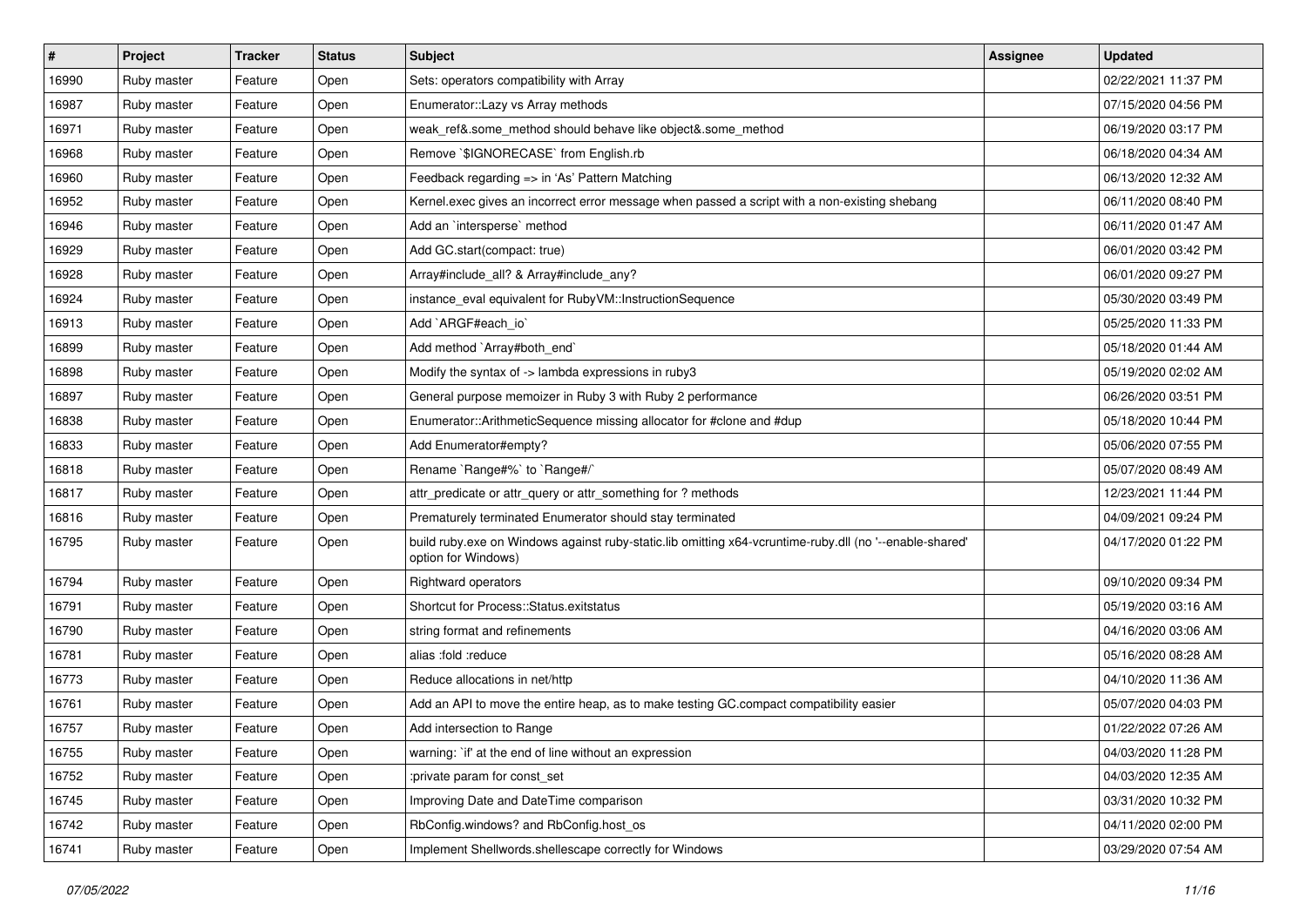| $\vert$ # | Project     | <b>Tracker</b> | <b>Status</b> | <b>Subject</b>                                                                                                 | Assignee | <b>Updated</b>      |
|-----------|-------------|----------------|---------------|----------------------------------------------------------------------------------------------------------------|----------|---------------------|
| 16739     | Ruby master | Feature        | Open          | Allow Hash#keys and Hash#values to accept a block for filtering output                                         |          | 07/10/2020 04:09 PM |
| 16703     | Ruby master | Feature        | Open          | Namespace parameter for `Module#name`                                                                          |          | 03/24/2020 10:08 AM |
| 16688     | Ruby master | Feature        | Open          | Allow #to_path object as argument to system()                                                                  |          | 04/13/2020 05:37 PM |
| 16684     | Ruby master | Feature        | Open          | Use the word "to" instead of "from" in backtrace                                                               |          | 04/10/2020 07:58 AM |
| 16673     | Ruby master | Feature        | Open          | total timeout for Net::HTTP                                                                                    |          | 03/07/2020 06:25 AM |
| 16667     | Ruby master | Feature        | Open          | Allow parameters to Symbol#to_proc and Method#to_proc                                                          |          | 03/03/2020 03:40 PM |
| 16666     | Ruby master | Feature        | Open          | 'string' - 'str' as a shortcut for 'string'.gsub('str', ")?                                                    |          | 03/01/2020 08:38 PM |
| 16665     | Ruby master | Feature        | Open          | Add an Array#except index method                                                                               |          | 03/15/2020 03:37 PM |
| 16657     | Ruby master | Feature        | Open          | Don't ship bundled gems as .gem files as well as in expanded form                                              |          | 02/27/2020 06:50 AM |
| 16648     | Ruby master | Feature        | Open          | improve GC performance by 5% with builtin_prefetch                                                             |          | 02/29/2020 06:27 PM |
| 16638     | Ruby master | Feature        | Open          | Structured Data for Syslog                                                                                     |          | 02/17/2020 07:06 PM |
| 16637     | Ruby master | Feature        | Open          | Time#to_s and Date#to_s accept strftime format string                                                          |          | 02/17/2020 09:46 PM |
| 16621     | Ruby master | Feature        | Open          | Second block parameter of Pathname#glob to be relative path from self                                          |          | 02/12/2020 11:27 PM |
| 16615     | Ruby master | Feature        | Open          | Group style access scope for macros                                                                            |          | 03/09/2020 02:39 PM |
| 16601     | Ruby master | Feature        | Open          | Let `nil.to_a` and `nil.to_h` return a fixed instance                                                          |          | 02/01/2020 10:12 AM |
| 16600     | Ruby master | Feature        | Open          | Optimized opcodes for frozen arrays and hashes literals                                                        |          | 01/30/2020 09:51 AM |
| 16597     | Ruby master | Feature        | Open          | missing poll()                                                                                                 |          | 06/09/2022 09:14 AM |
| 16563     | Ruby master | Feature        | Open          | Let rb_mod_const_at and rb_const_list use an ID table instead for inherited VS private constant<br>segregation |          | 01/26/2020 04:38 PM |
| 16562     | Ruby master | Feature        | Open          | Expose rb_io_set_encoding_internal to reduce function calls on loading source files                            |          | 01/27/2020 06:05 AM |
| 16557     | Ruby master | Feature        | Open          | Deduplicate Regexp literals                                                                                    |          | 02/28/2020 11:44 AM |
| 16517     | Ruby master | Feature        | Open          | mkmf.rb - changes for Windows?                                                                                 |          | 01/20/2020 06:05 PM |
| 16511     | Ruby master | Feature        | Open          | Staged warnings and better compatibility for keyword arguments in 2.7.1                                        |          | 02/25/2020 06:54 PM |
| 16489     | Ruby master | Feature        | Open          | Make rb_warn_deprecated a public API                                                                           |          | 01/09/2020 01:22 AM |
| 16482     | Ruby master | Feature        | Open          | net/http should support TLS connection to proxies                                                              |          | 01/05/2020 05:52 PM |
| 16479     | Ruby master | Feature        | Open          | Let execution context local storage be backed by an ID table                                                   |          | 01/04/2020 01:41 AM |
| 16478     | Ruby master | Feature        | Open          | Fold symbol tables for tracking basic operation method redefinition changes into a single ID table             |          | 01/04/2020 01:42 AM |
| 16471     | Ruby master | Feature        | Open          | Two feature requests for WeakRef: get original object, callback feature                                        |          | 01/02/2020 03:44 PM |
| 16460     | Ruby master | Feature        | Open          | External names for keyword parameters in method definitions                                                    |          | 01/02/2020 02:11 AM |
| 16451     | Ruby master | Feature        | Open          | Special ternary operator for methods ending in `?`                                                             |          | 12/26/2019 09:03 PM |
| 16431     | Ruby master | Feature        | Open          | Optionally load did you mean (and RubyGems)                                                                    |          | 12/18/2019 07:19 PM |
| 16425     | Ruby master | Feature        | Open          | Add Thread#dig                                                                                                 |          | 12/17/2019 12:15 AM |
| 16411     | Ruby master | Feature        | Open          | Safer keyword argument extension                                                                               |          | 12/10/2019 02:45 AM |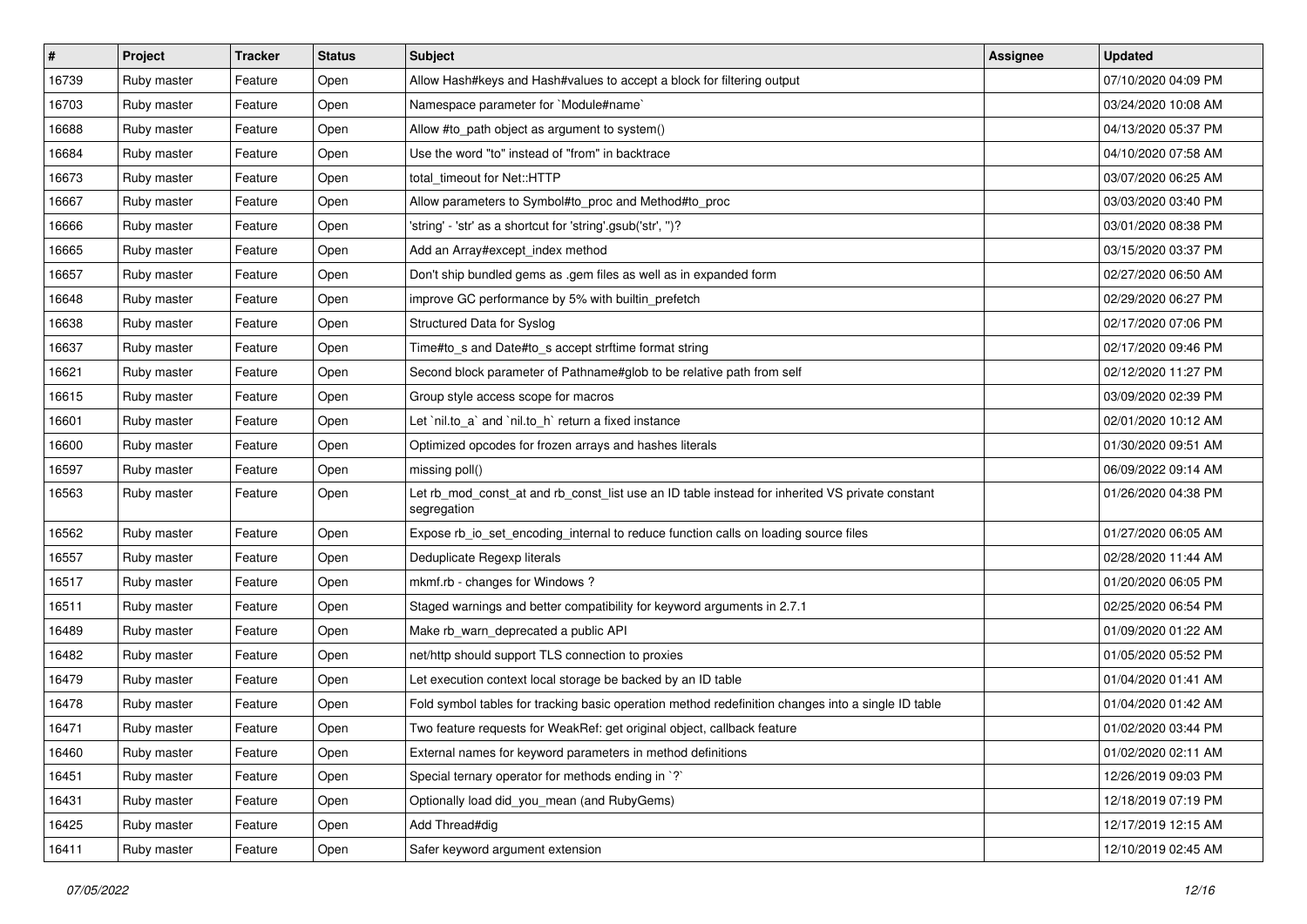| $\sharp$ | <b>Project</b> | <b>Tracker</b> | <b>Status</b> | Subject                                                                                                            | <b>Assignee</b> | <b>Updated</b>      |
|----------|----------------|----------------|---------------|--------------------------------------------------------------------------------------------------------------------|-----------------|---------------------|
| 16381    | Ruby master    | Feature        | Open          | Accept resolv timeout in Net::HTTP                                                                                 |                 | 11/29/2019 04:38 PM |
| 16374    | Ruby master    | Feature        | Open          | Object#nullify to provide scalars with the effect similar to Enumerable#reject                                     |                 | 12/08/2019 02:30 AM |
| 16373    | Ruby master    | Feature        | Open          | RDoc for some of the Kernel methods cannot be found in Kernel module                                               |                 | 05/29/2020 09:29 PM |
| 16370    | Ruby master    | Feature        | Open          | Pattern matching with variable assignment (the priority of `in` operator)                                          |                 | 11/27/2019 01:55 PM |
| 16356    | Ruby master    | Feature        | Open          | Method#inspect of argument forwarding                                                                              |                 | 11/21/2019 01:54 PM |
| 16352    | Ruby master    | Feature        | Open          | Modify Marshal to dump objects larger than 2 GiB                                                                   |                 | 06/10/2020 04:12 AM |
| 16347    | Ruby master    | Feature        | Open          | InmutableObject                                                                                                    |                 | 12/23/2021 11:44 PM |
| 16341    | Ruby master    | Feature        | Open          | Proposal: Set#to_proc and Hash#to_proc                                                                             |                 | 11/12/2019 08:12 PM |
| 16336    | Ruby master    | Feature        | Open          | Allow private constants to be accessed with absolute references                                                    |                 | 11/14/2019 06:21 PM |
| 16296    | Ruby master    | Feature        | Open          | Alternative behavior for `` in method body if `` is not in method definition                                       |                 | 11/10/2019 10:20 AM |
| 16287    | Ruby master    | Feature        | Open          | Proposal to add .second and .third in particular to class Array                                                    |                 | 10/31/2019 01:47 PM |
| 16282    | Ruby master    | Feature        | Open          | Add "call data" wrapper IMEMO object so inline cache can be updated                                                |                 | 10/29/2019 12:13 AM |
| 16276    | Ruby master    | Feature        | Open          | For consideration: "private doend" / "protected doend"                                                             |                 | 11/19/2019 04:27 AM |
| 16273    | Ruby master    | Feature        | Open          | Proposal: Shorthand operator for "#instance_method"                                                                |                 | 01/14/2020 12:24 PM |
| 16252    | Ruby master    | Feature        | Open          | Hash#partition should return hashes                                                                                |                 | 11/18/2021 03:54 PM |
| 16249    | Ruby master    | Feature        | Open          | Dir#empty? and File#empty?                                                                                         |                 | 10/19/2019 12:49 PM |
| 16246    | Ruby master    | Feature        | Open          | require with an optional block that is evaluated when requiring fails                                              |                 | 10/09/2019 11:16 AM |
| 16245    | Ruby master    | Feature        | Open          | Add interfaces to count and measure size all IMEMO objects                                                         |                 | 10/17/2019 09:16 PM |
| 16244    | Ruby master    | Feature        | Open          | Add a Time#before? and Time#after? method                                                                          |                 | 12/15/2019 12:59 AM |
| 16241    | Ruby master    | Feature        | Open          | Shorter syntax for anonymous refinements                                                                           |                 | 11/20/2020 07:22 PM |
| 16231    | Ruby master    | Feature        | Open          | Add #location to Net::HTTPResponse                                                                                 |                 | 10/06/2019 11:14 PM |
| 16183    | Ruby master    | Feature        | Open          | Hash#with default                                                                                                  |                 | 09/27/2019 08:35 AM |
| 16153    | Ruby master    | Feature        | Open          | eventually_frozen flag to gradually phase-in frozen strings                                                        |                 | 02/10/2020 07:39 PM |
| 16150    | Ruby master    | Feature        | Open          | Add a way to request a frozen string from to_s                                                                     |                 | 06/03/2022 04:42 PM |
| 16147    | Ruby master    | Feature        | Open          | List Comprehensions in Ruby                                                                                        |                 | 06/25/2020 06:23 PM |
| 16146    | Ruby master    | Feature        | Open          | Array .difference allow custom comparison                                                                          |                 | 11/11/2019 08:34 PM |
| 16142    | Ruby master    | Feature        | Open          | Implement code_range in Proc and Method                                                                            |                 | 11/28/2019 07:43 AM |
| 16137    | Ruby master    | Feature        | Open          | $Add == to UnboundMethod$                                                                                          |                 | 09/07/2019 11:05 AM |
| 16128    | Ruby master    | Feature        | Open          | Would it be possible for ruby to warn about case/when menu options separated by a trailing, but<br>accidental ','? |                 | 08/26/2019 09:56 AM |
| 16118    | Ruby master    | Feature        | Open          | Array .difference allow custom comparison                                                                          |                 | 12/23/2021 11:44 PM |
| 16115    | Ruby master    | Feature        | Open          | Keyword arguments from method calls or ignore extra hash keys in splat                                             |                 | 08/23/2019 12:53 AM |
| 16113    | Ruby master    | Feature        | Open          | Partial application                                                                                                |                 | 03/02/2021 02:00 PM |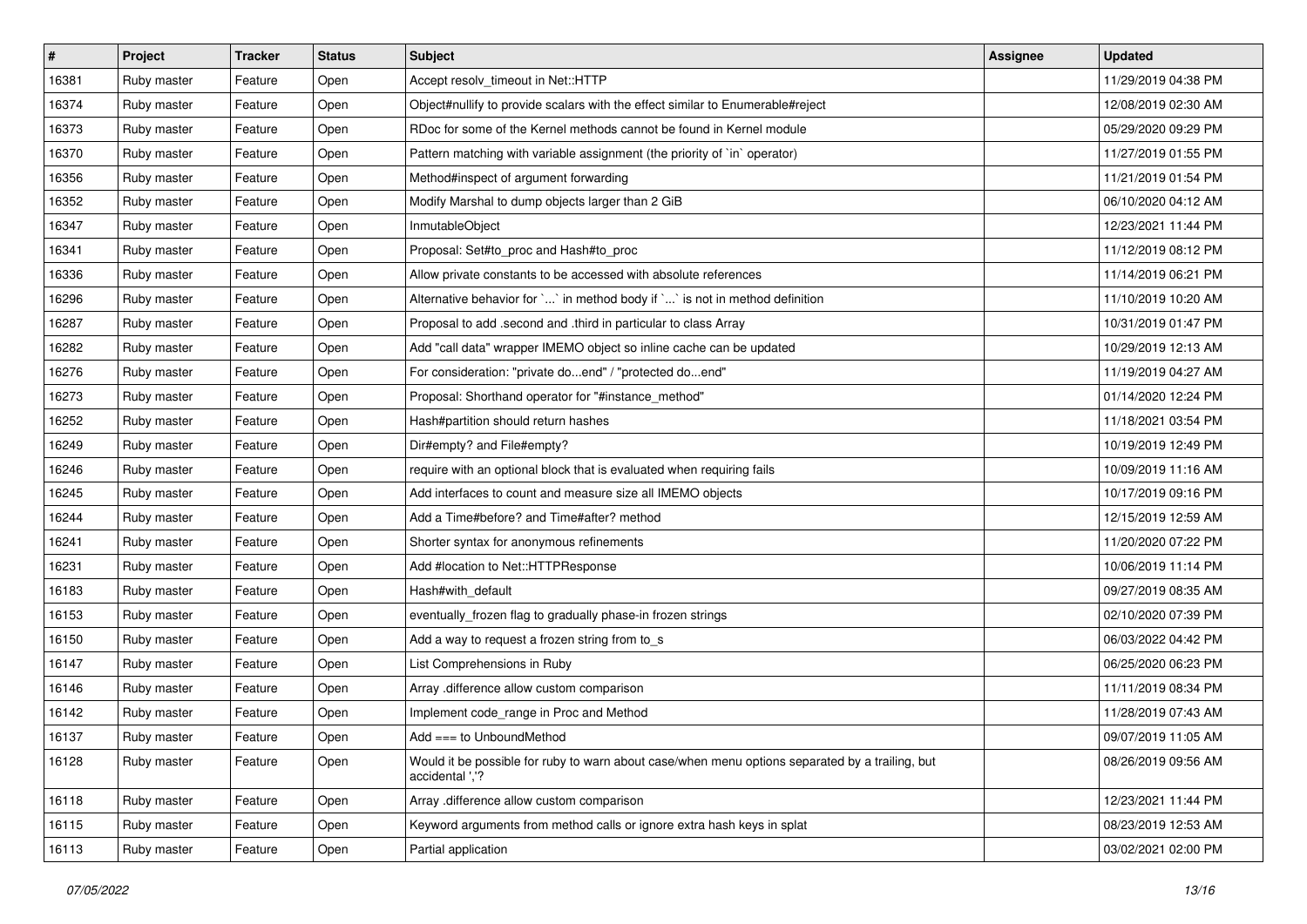| $\sharp$ | <b>Project</b> | <b>Tracker</b> | <b>Status</b> | Subject                                                                                                                 | <b>Assignee</b> | <b>Updated</b>      |
|----------|----------------|----------------|---------------|-------------------------------------------------------------------------------------------------------------------------|-----------------|---------------------|
| 16104    | Ruby master    | Feature        | Open          | Introduce merge_if and merge_if!                                                                                        |                 | 08/15/2019 06:54 AM |
| 16102    | Ruby master    | Feature        | Open          | `Symbol#call`                                                                                                           |                 | 09/12/2019 09:25 AM |
| 16049    | Ruby master    | Feature        | Open          | optimization for frozen dynamic string literals "#{exp}".dup and +"#{exp}"                                              |                 | 08/14/2019 04:30 PM |
| 16039    | Ruby master    | Feature        | Open          | Array#contains? to check if one array contains another array                                                            |                 | 12/19/2019 06:47 AM |
| 16037    | Ruby master    | Feature        | Open          | Allow multiple single/double-splatted variables in `in` pattern matching and introduce<br>non-greedy-splatted variables |                 | 08/04/2019 04:47 AM |
| 16031    | Ruby master    | Feature        | Open          | Raise ArgumentError when creating Time objects with invalid day of month, instead of rolling into next<br>month         |                 | 06/20/2020 04:23 AM |
| 16018    | Ruby master    | Feature        | Open          | Add a way to deprecate methods                                                                                          |                 | 09/02/2019 06:24 AM |
| 16005    | Ruby master    | Feature        | Open          | A variation of Time.iso8601 that can parse yyyy-MM-dd HH:mm:ss                                                          |                 | 06/16/2022 01:08 AM |
| 16001    | Ruby master    | Feature        | Open          | Provide an alias to Kernel#caller_locations(1,1) and Kernel#caller(1,1)                                                 |                 | 09/04/2019 02:31 PM |
| 15999    | Ruby master    | Feature        | Open          | KeyError#inspect does not contain receiver and key                                                                      |                 | 07/14/2019 07:31 AM |
| 15948    | Ruby master    | Feature        | Open          | ENV.update takes multiple hashes as Hash#update                                                                         |                 | 06/21/2019 07:35 AM |
| 15945    | Ruby master    | Feature        | Open          | Option to truncate in `String#ljust`, `String#rjust`, and `String#center`                                               |                 | 06/20/2019 02:39 PM |
| 15936    | Ruby master    | Feature        | Open          | on_error in lieu of rescue, raise                                                                                       |                 | 06/21/2019 07:05 PM |
| 15927    | Ruby master    | Feature        | Open          | Allow string keys to be used for String#% and sprintf methods                                                           |                 | 06/17/2019 07:13 AM |
| 15922    | Ruby master    | Feature        | Open          | Enumerable#partition(pattern)                                                                                           |                 | 06/14/2019 03:40 AM |
| 15914    | Ruby master    | Feature        | Open          | mkmf without libruby                                                                                                    |                 | 06/12/2019 12:43 PM |
| 15909    | Ruby master    | Feature        | Open          | Improve Thread#exit documentation                                                                                       |                 | 06/09/2019 12:05 AM |
| 15899    | Ruby master    | Feature        | Open          | String#before and String#after                                                                                          |                 | 11/04/2019 08:57 PM |
| 15879    | Ruby master    | Feature        | Open          | Proposal: Time#to i accepts : unit keyword                                                                              |                 | 07/29/2019 07:32 AM |
| 15864    | Ruby master    | Feature        | Open          | Proposal: Add methods to determine if it is an infinite range                                                           |                 | 08/22/2019 07:36 AM |
| 15861    | Ruby master    | Feature        | Open          | Correctly parse `file:c:/path/to/file` URIs                                                                             |                 | 05/18/2019 10:58 PM |
| 15840    | Ruby master    | Feature        | Open          | configuration path search                                                                                               |                 | 05/11/2019 01:24 PM |
| 15833    | Ruby master    | Feature        | Open          | Some refactors for shared-root array                                                                                    |                 | 07/29/2019 07:13 AM |
| 15824    | Ruby master    | Feature        | Open          | respond_to pattern for pattern match                                                                                    |                 | 10/06/2019 07:56 AM |
| 15817    | Ruby master    | Feature        | Open          | Warnings for undef_method and remove_method on initialize()                                                             |                 | 05/02/2019 09:11 AM |
| 15811    | Ruby master    | Feature        | Open          | Propsing new method for comparing equality of 2 (float) numbers relatively                                              |                 | 07/29/2019 04:40 PM |
| 15804    | Ruby master    | Feature        | Open          | A generic method to resolve the indexing on a sequence                                                                  |                 | 04/28/2019 12:54 PM |
| 15781    | Ruby master    | Feature        | Open          | Unify Method List Introspection?                                                                                        |                 | 04/21/2019 11:16 PM |
| 15734    | Ruby master    | Feature        | Open          | Parsing of shorthand IPv4 addresses compatible with inet_aton                                                           |                 | 03/28/2019 05:50 PM |
| 15724    | Ruby master    | Feature        | Open          | Optionally suppress output from IRB for assignment expressions                                                          |                 | 03/27/2019 08:43 PM |
| 15721    | Ruby master    | Feature        | Open          | optimize comparison of special const                                                                                    |                 | 03/22/2019 06:25 AM |
| 15668    | Ruby master    | Feature        | Open          | stdlib: Date - Time should return the difference in days                                                                |                 | 03/15/2019 07:09 AM |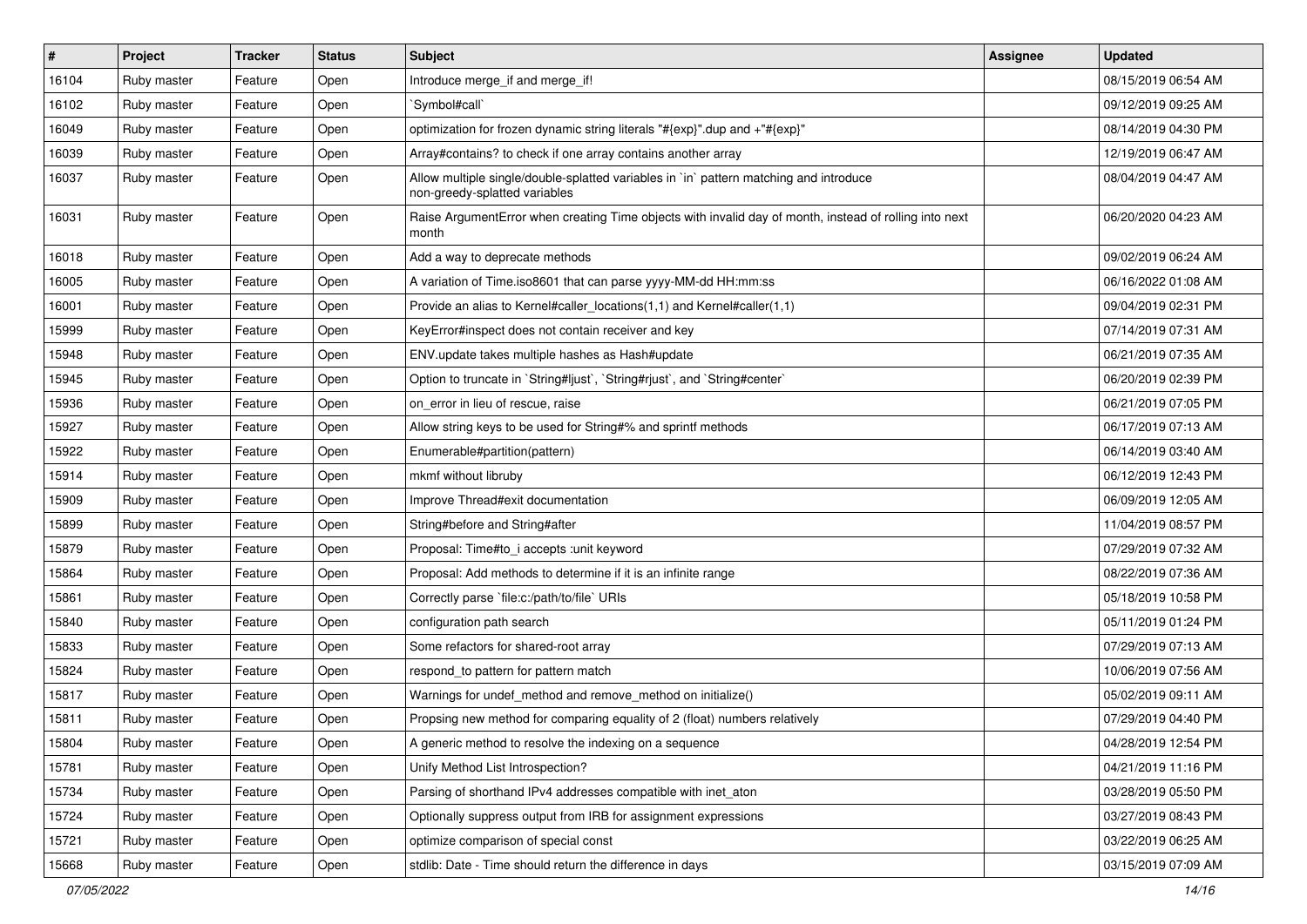| $\vert$ # | Project     | <b>Tracker</b> | <b>Status</b> | Subject                                                                                 | <b>Assignee</b> | <b>Updated</b>      |
|-----------|-------------|----------------|---------------|-----------------------------------------------------------------------------------------|-----------------|---------------------|
| 15667     | Ruby master | Feature        | Open          | Introduce malloc_trim(0) in full gc cycles                                              |                 | 11/01/2021 07:32 AM |
| 15663     | Ruby master | Feature        | Open          | Documenting autoload semantics                                                          |                 | 04/20/2019 01:44 AM |
| 15627     | Ruby master | Feature        | Open          | Appearance of custom singleton classes                                                  |                 | 06/15/2020 10:37 PM |
| 15609     | Ruby master | Feature        | Open          | Kernel#sleep returns Float instead of Integer                                           |                 | 08/13/2019 04:56 PM |
| 15592     | Ruby master | Feature        | Open          | mode where "autoload" behaves like an immediate "require"                               |                 | 03/16/2022 09:58 AM |
| 15590     | Ruby master | Feature        | Open          | Add dups to Array to find duplicates                                                    |                 | 02/08/2019 10:00 AM |
| 15588     | Ruby master | Feature        | Open          | String#each_chunk and #chunks                                                           |                 | 12/25/2019 04:28 AM |
| 15580     | Ruby master | Feature        | Open          | Proposal: method addition to class String called .indices (String#indices)              |                 | 07/29/2020 01:54 AM |
| 15571     | Ruby master | Feature        | Open          | Add methods: iroot, root, and roots                                                     |                 | 01/30/2019 06:17 PM |
| 15565     | Ruby master | Feature        | Open          | Circular dependency warnings - suggestions/ideas to improve the output from ruby        |                 | 01/25/2019 11:36 PM |
| 15563     | Ruby master | Feature        | Open          | #dig that throws an exception if a key doesn't exist                                    |                 | 02/17/2020 08:42 AM |
| 15562     | Ruby master | Feature        | Open          | String#split` option to suppress the initial empty substring                            |                 | 01/28/2019 03:32 AM |
| 15560     | Ruby master | Feature        | Open          | Add support for read/write offsets.                                                     |                 | 01/26/2019 11:03 AM |
| 15559     | Ruby master | Feature        | Open          | Logical XOR (^^) operator                                                               |                 | 01/16/2022 03:20 AM |
| 15557     | Ruby master | Feature        | Open          | A new class that stores a condition and the previous receiver                           |                 | 01/27/2019 05:22 AM |
| 15549     | Ruby master | Feature        | Open          | Enumerable#to_reader (or anything enumerable, Enumerator, lazy enums, enum_for results) |                 | 01/24/2019 12:21 PM |
| 15541     | Ruby master | Feature        | Open          | Add alias symbolize_keys for symbolize_names kwarg for JSON.parse                       |                 | 01/15/2020 07:00 PM |
| 15527     | Ruby master | Feature        | Open          | Redesign of timezone object requirements                                                |                 | 02/02/2019 11:15 AM |
| 15526     | Ruby master | Feature        | Open          | New way to destruct an object hash                                                      |                 | 01/14/2019 03:45 PM |
| 15523     | Ruby master | Feature        | Open          | Let `Range#begin` and `Range#end` be aliases of Range#first and Range#last              |                 | 01/15/2019 03:53 AM |
| 15496     | Ruby master | Feature        | Open          | Extract between string as standard String api                                           |                 | 01/09/2019 08:25 AM |
| 15492     | Ruby master | Feature        | Open          | Let #dig take a "default value" block like Hash#fetch does                              |                 | 01/01/2019 11:17 PM |
| 15477     | Ruby master | Feature        | Open          | Proc#arity returns -1 for composed lambda Procs of known arguments                      |                 | 03/15/2019 12:39 PM |
| 15463     | Ruby master | Feature        | Open          | oneshot coverage does not allow counting code lines without coverage                    |                 | 12/25/2018 12:52 PM |
| 15458     | Ruby master | Feature        | Open          | Automatic Exception#cause print in IRB                                                  |                 | 12/23/2021 11:44 PM |
| 15456     | Ruby master | Feature        | Open          | Adopt some kind of consistent versioning mechanism                                      |                 | 02/07/2019 06:26 PM |
| 15446     | Ruby master | Feature        | Open          | Add a method `String#each_match` to the Ruby core                                       |                 | 02/06/2019 08:00 AM |
| 15435     | Ruby master | Feature        | Open          | Float D Infinity 000000000000                                                           |                 | 12/20/2018 02:27 PM |
| 15419     | Ruby master | Feature        | Open          | Allow Kernel#tap to be invoked with arguments like Kernel#send                          |                 | 12/23/2021 11:43 PM |
| 15413     | Ruby master | Feature        | Open          | unmarkable C stack (3rd stack)                                                          |                 | 12/15/2018 01:13 AM |
| 15393     | Ruby master | Feature        | Open          | Add compilation flags to freeze Array and Hash literals                                 |                 | 01/15/2019 12:15 AM |
| 15381     | Ruby master | Feature        | Open          | Let double splat call `to_h` implicitly                                                 |                 | 09/21/2019 09:06 PM |
| 15380     | Ruby master | Feature        | Open          | faster method lookup for Array#all? #none? #one?                                        |                 | 12/05/2018 10:11 PM |